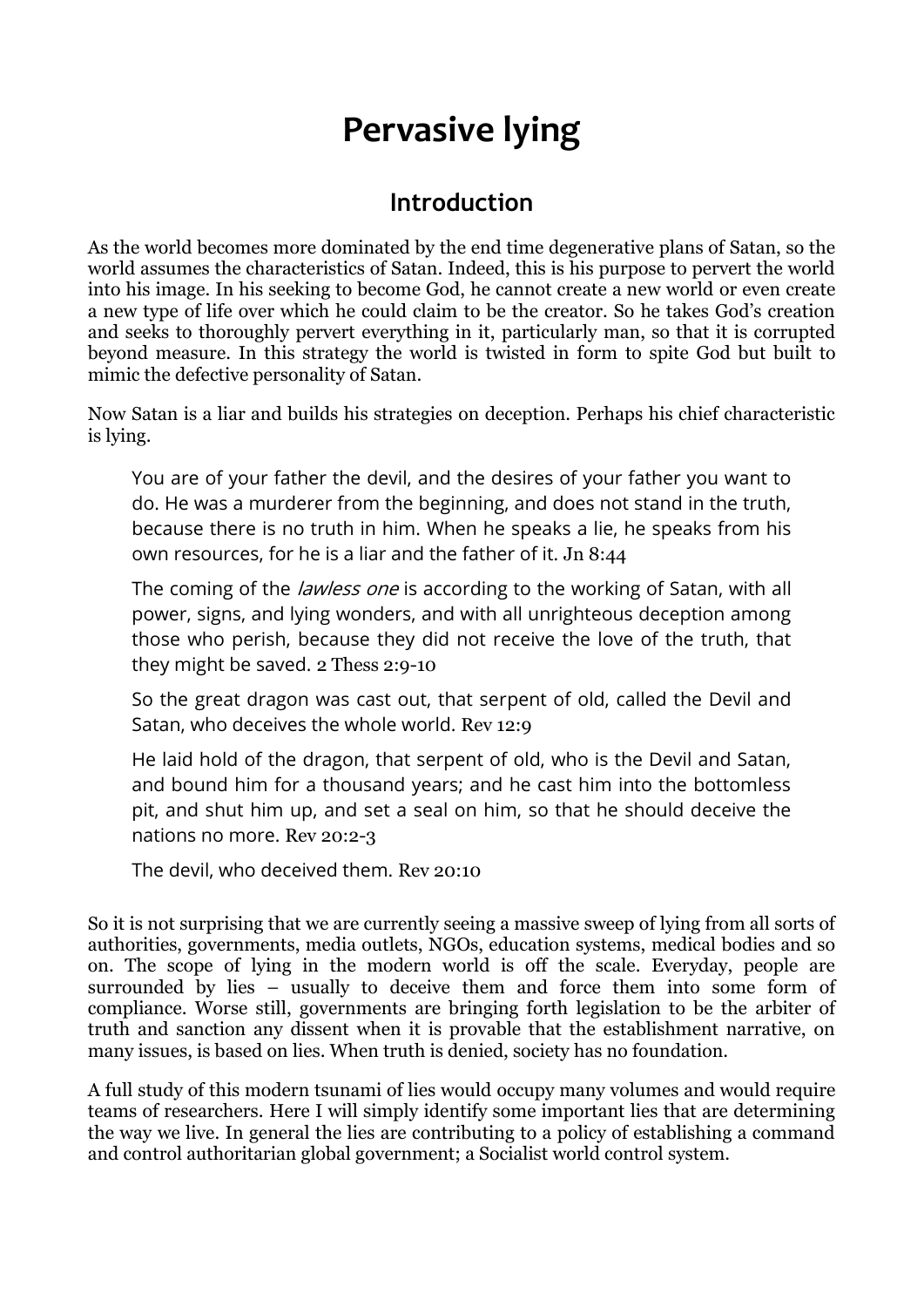Having written on this subject many times, I will simply itemise some facts.

- Carbon dioxide is not a menace. It is a highly beneficial molecule that promotes plant growth and this oxygenates the world. Demonising CO2 is based on lies.
- Global average temperatures are not rising but have flatlined for seven years. In fact a slight warming stopped around 1990 with a couple of minor increases and falls due to normal climatic conditions. There were many years between 1880 and 1990 that were hotter than today. Claims that the world is burning (a la Prince William) are lies.
- In epochal terms we are currently in a comparatively cold period.
- All the popular indicators of panic are lies: polar bears are not dying out. Polar ice is not unusually shrinking. Coral reefs are not dying out from global warming. Hurricanes are not increasing in severity. Spring is not lengthening. Wildfires are at a century low. The Maldives are not sinking. And so on.
- 'Sustainable' Green energy is not sustainable. Wind farms give poor returns for investment but kill birds, bats and insects. Wind turbine manufacture is really bad for the environment. Biomass pellets destroy ancient trees in Virginia. Solar power is useless with no sun and its manufacture is environmentally unfriendly. Nations that have heavily invested in alternative energy have experienced power outages in cold weather. Modern nuclear power stations are greener than wind turbines and solar panels and provide sustainable cheap energy.
- Electric cars have a far worse effect on the environment than petrol cars. One electric car battery exploded while being transported on a cargo ship containing thousands of cars, including Bentleys and Porsches, which sank in the Atlantic in March 2022 when the ship caught fire as a result.
- The demonisation of 'fossil fuels' (oil / gas) is based on a lie. Oil and gas do not come from fossils.
- Statements by the BBC, NASA and others regarding warming temperatures are lies. Their figures were deliberately inflated by 14% in one case and 30% in others.

#### **Examples**

#### *Panorama*

-

A BBC Panorama documentary, 'Wild Weather' led by the BBC editor on environmental issues (Justin Rowlatt), was deemed to have lied about key statements made in the programme. This was a propaganda piece timed to connect to the COP26 conference in Scotland and gave a one-sided presentation to boost Green policies with misrepresentation of facts.<sup>1</sup> It claimed that global deaths were rising due to extreme weather caused by climate change – in fact the opposite is true. It also claimed that Madagascar was facing its first famine caused by climate change – in fact it is due to other factors. Complaints resulted in an investigation by the BBC's Editorial Complaints Unit, which upheld the complaints. However, the programme remains in the BBC's web archive unedited with only a minor guideline added. Previously Rowlatt received complaints (upheld) when he described offshore wind as '*virtually subsidy-free'*.

#### *The Meteorological Office*

The Meteorological Office was found to have misrepresented facts about global temperatures, inflating them by 14%. This was based on HadCRUT data which revised its monthly mean global surface temperature anomalies for 1850-2020. Earlier data

<sup>1</sup> For a full analysis see The Daily Sceptic, Chris Morrison, 'Three disinformation strikes for Rowlatt, the BBC's climate activist-in-residence'.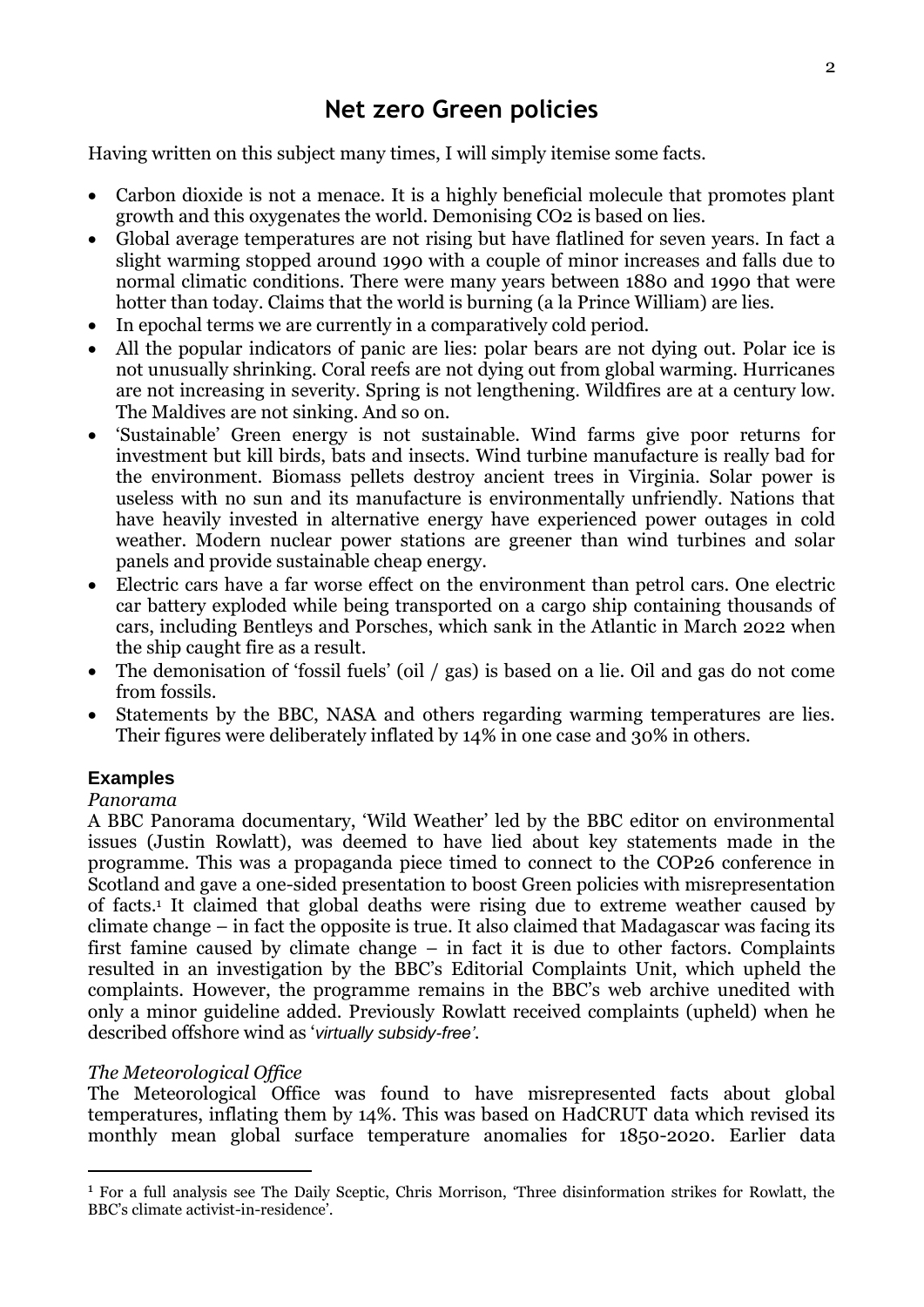(HadCRUT4) showed a lower temperature trend which was revised upwards by depressing earlier temperatures and elevating later temperatures to steepen the curve.<sup>2</sup> This contradicts the accurate satellite UAH version 6.

The Met Office has been repeatedly castigated for its false figures on global temperature; some of these complaints have actually been admitted (e.g. the HadCRUT audit by John McLean, October 2018).

#### *Inconvenient Truth*

A court found that the film by Al Gore, 'Inconvenient Truth', to promote Global Warming fears, had made specific errors of fact and required a guidance warning.<sup>3</sup> Despite this the film was shown in schools, colleges and universities, was broadcast globally to universal acclaim and then won an Academy Award.

This film is filled with errors of fact, misrepresentation, exaggeration (the latter admitted by Gore) and propaganda. For example, the film shows footage from Hurricane Katrina claiming it was a Category 5 at landfall when it was a Category 3 hurricane. Gore claimed that there are increased numbers of Atlantic storms (cyclones). This is false; there is no evidence that warming has produced more storms.<sup>4</sup> Gore got the relationship between CO2 and climate change the wrong way round: '*There is general agreement that the famous blanket picture of the greenhouse effect that Gore likes to present is, in fact, misleadingly wrong*'.<sup>5</sup>

We could go on. The whole presentation was not only flawed but filled with lies; yet governments around the world showed it to schoolchildren as fact.

#### **Implications**

<u>.</u>

The implications for the future of society if net zero CO2 is implemented are truly shocking. Life will be utterly dystopian.

A report produced by Oxford University and Imperial College for the government<sup>6</sup> has suggested these plans:

- Petrol/diesel engines to be banned by 2029. Any new vehicle from now on must be compatible with Absolute Zero.
- Between 2030 and 2049 all new vehicles must be electric and the average size reduced to 1,000kg.
- Transport will become much more expensive.
- All airports to be closed down, except Heathrow, Glasgow and Belfast, by 2029. Transfers must be made by rail.
- By 2029 national consumption of beef and lamb must drop by 50% along with a reduction in frozen ready meals. By 2049 beef and lamb to be eradicated.
- Construction of new buildings must cease by 2050.

<sup>2</sup> HadCRUT5 shows a 1.04K trend (three fifths of a degree per century) which is up 14% from the 0.91K trend of HadCRUT4. For analysis see Watts up with that?, Christopher Monckton, 'HadCRUT5 shows 14% more global warming since 1850 than HadCRUT4'.

<sup>3</sup> England and Wales High Court (Administrative Court) decisions, Mr Justice Burton between Stuart Dimmock and Secretary of State for Education and Skills, 10 October 2007.

<sup>4</sup> Balling, R. C. *Meteorology and Atmospheric Physics*, Volume 93, Issue 1-2, pp. 45-51, 2006.

<sup>5</sup> Richard S. Lindzen, Alfred P. Sloan Professor of Atmospheric Sciences, Massachusetts Institute of Technology; *On Global Warming Heresy*, Special paper to the Cornwall Alliance, 16 March 2007; original text: http://www.sepp.org/

<sup>6</sup> UK Fires, 'Absolute Zero', November 2019.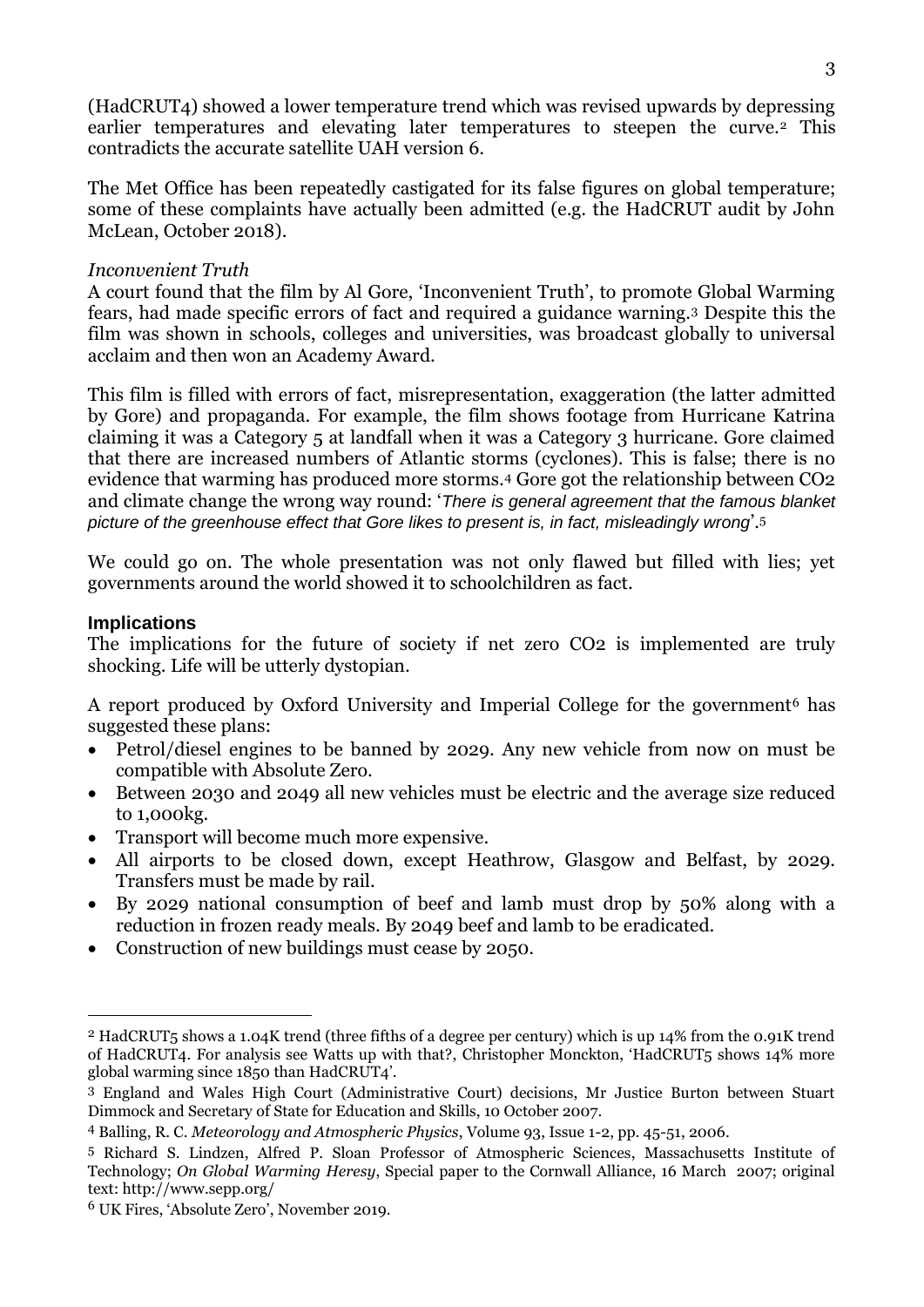However, the dates may be advanced because the UK government made a new target in law in April 2021 to slash emissions by 78% by 2035.

Note that four months after this report the government introduced lockdowns which included cancelling all flights and travel, as part of a conditioning exercise to get people used to changes in their lifestyle.

Now all these policies are based on lies. There is no threat from CO2. This has nothing to do with science or saving the planet. It is really about changing society and brining about more social control.

# **Covid lies**

I have outlined the huge numbers of lies parroted during the Covid crisis in multiple papers; here I will just list a few of the main mendacious statements.

- Covid can be spread asymptomatically. This lie drove the whole fear propaganda. It was known to be false from the beginning of the epidemic.
- Social distancing was a complete lie. Viruses travel miles.
- Transmission from surfaces requiring PPE and multiple cleansings. This is a lie: there is no fomite transmission of Covid. This was known from early on.
- Facemasks have no effect on inhibiting a respiratory virus. However, they do cause massive medical harms, which include bacterial pneumonia, bacterial diseases, hypoxia, cancer and much more. Even 15 minutes of mask wearing massively multiplies CO2 levels breathed in.
- Lockdowns are useless in trying to limit a respiratory epidemic. However, the collateral damage caused by lockdowns is immense. They certainly killed more people than the virus but they also wrecked the economy, destroyed businesses, ruined kid's education, caused massive mental damage, stopped patients getting necessary treatment, scans and diagnoses and so on. Lockdowns disproportionally hurt the poorest, the elderly and the most frail (the very people that the elite want rid of).
- PCR tests diagnose Covid. No they don't; they cannot. They take a viral fragment, which may even be dead, and multiply thousands of times to give false positive results. PCR tests must never be used alone to diagnose anything. Thus a cold you had six months ago could give a positive result. PCR tested items bore positive results from fruit, sterile water, dirty water, Coca-Cola and many more. The whole PCR test producing cases scenario was an utter lie.
- The vaccines were useless in stopping the virus and resulted in massive adverse reactions, which include: death, heart attacks, liver disease, strokes, blindness, deafness, thrombosis, abortions and stillbirths and much more. The vaccines have killed far more people than the virus and these deaths are continuing because the vaccines destroy the immune system.

The whole Covid crisis was packed with lies from start to finish. It is most egregious piece of mendacity that has ever been thrust upon the planet.

# **Human biology**

This is an area above the level of daily egregious lies; it seeks to actually pervert absolute facts of God's creation. The essential idea is that human sex is determined by individual choice. Thus a person determined to be male, by the 'arbitrary' statement of a doctor at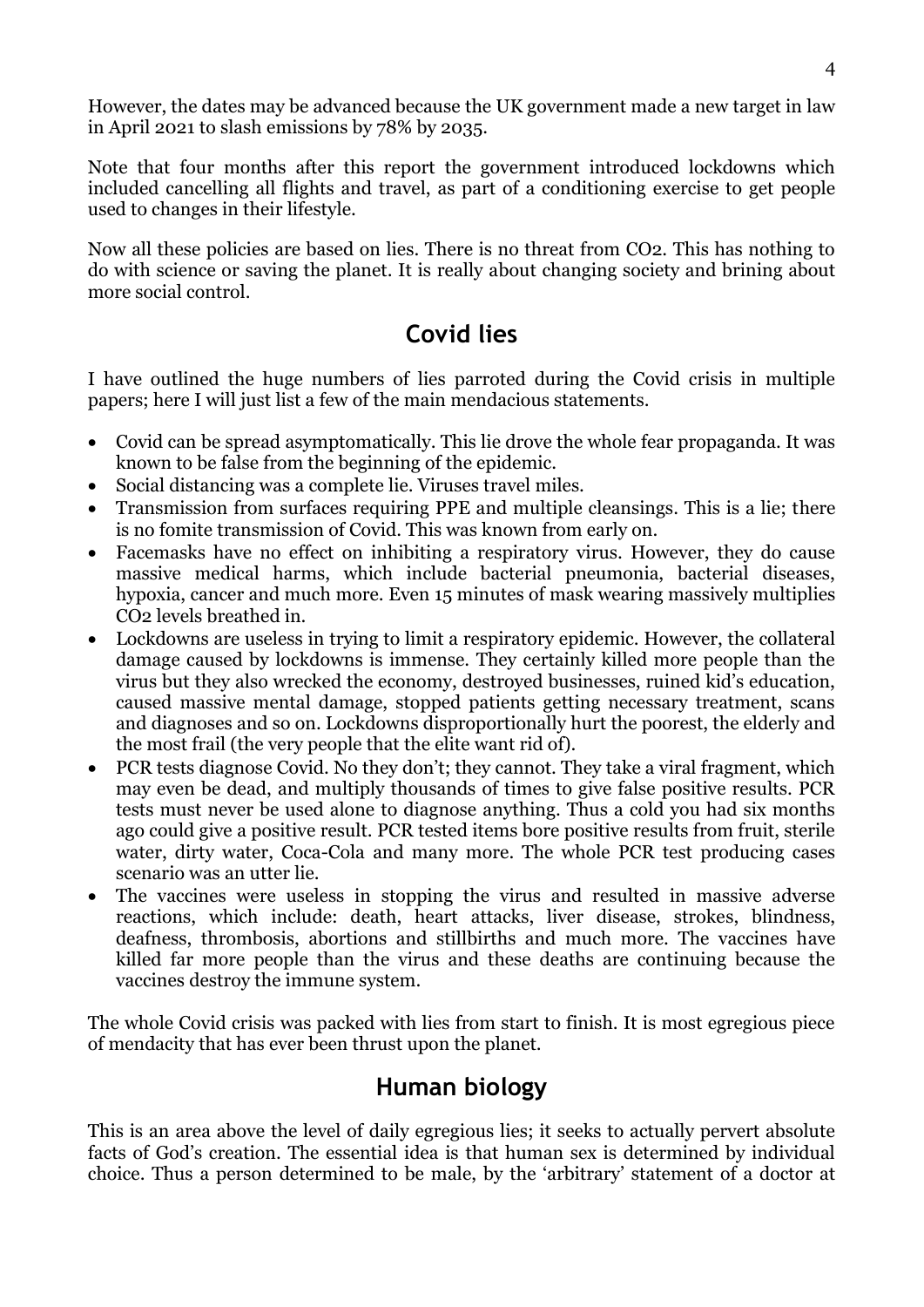birth, can claim to be female and this must be accepted as fact, whether there is any surgery or hormone treatment involved or not.

Having established this fact of individual choice to determine sex the Woke establishment then demanded that society accept that there are scores of different sexes where people identify as multiple characters with unique pronouns. This nonsense has been so ingrained that people are losing their jobs for using wrong pronouns. The police are being schooled with leaflets showing how to identify 40 different 'gender' types. Politicians have been unable to define what a woman is.

By the way, the common use of the word 'gender' in this debate is not accurate. 'Gender' is primarily used in the context of grammar to identify whether nouns and pronouns are masculine, feminine, common or neuter. The word 'gender' has been used since the 14th century primarily as a grammatical term. Grammatical gender is only very loosely associated with natural distinctions of sex. Only in a secondary sense is 'gender' a mass noun identifying the state of being male or female and usually with reference to social and cultural differences rather than biological ones. 'Sex' tends to refer to biological differences, while 'gender' tends to refer to cultural or social ones. So the constant use of 'gender' in this discussion is wrong.

The fact is that sex is determined by chromosomes and physiology. A woman has XX sex chromosomes while a male has XY chromosomes. A woman has a uterus and ova that can effect reproduction after stimulation by a male gamete. A woman has mammary glands that can feed a baby. A woman has a different type of muscular system. No amount of human choice, surgery or medical treatment can make a woman with XX chromosomes into a man, or vice versa.

Thus any person seeking to change their sex is a victim of a mental disease; not a physical disease. Rather than undergo surgery to give the appearance of a sex change, they need medical help regarding their mental state.

People need to understand that because transgenderism is an unnatural process, victims of sex changes repent in later life. As high as 80% change their mind when it is too late and of that figure 30% commit suicide because the changes cannot be undone.

Worse still, foisting this nonsense on to children as young as five is child abuse. Parents that encourage their child to assign themselves a different sex are child abusers.

The whole transgenderism fad is a lie.

# **The Ukraine conflict**

The level of lies being pushed daily is off the scale. Almost everything in the mainstream media is a lie, and particularly the statements of lying politicians like Liz Truss and Ben Wallace. Again I will just itemise a few of the issues.

#### **Russia was fully justified in initiating the conflict.**

The West has destroyed countries for far less.

 NATO encroached upon Russia's border, contrary to previous diplomatic agreements, with military bases and bioweapons labs, NATO troops (advisors) and military trainers (e.g. SAS) that are present in Ukraine in large numbers. Arms had been given by the West to arm Ukraine.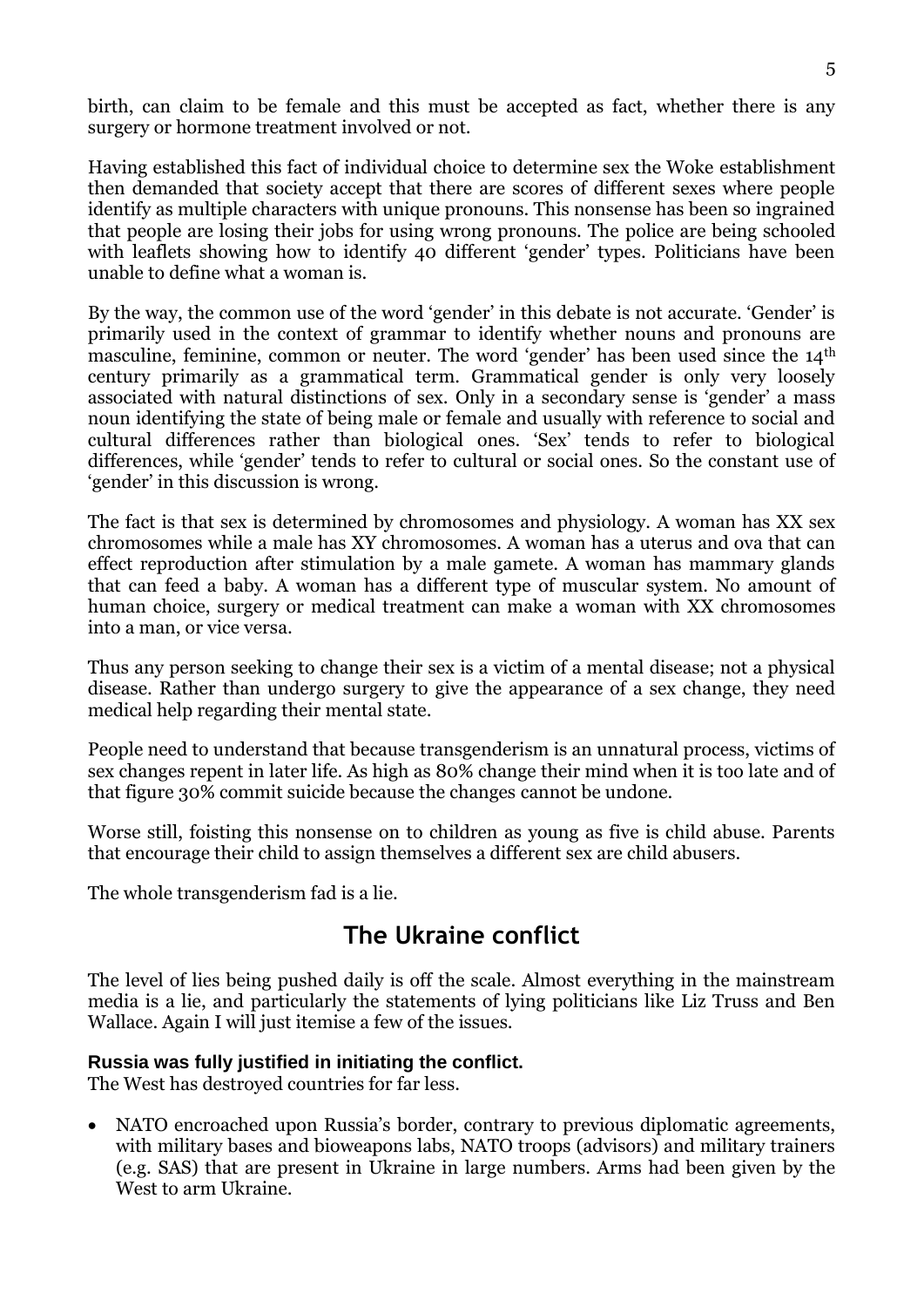- Ukraine had been bombarding the Russian-speaking areas of the Donbass after they were recognised by the UN as a separate republic in 2014. 14,000 people had been killed in constant shelling. Russia had tried to stop this diplomatically for eight years to no avail.
- Ukrainian Nazi militants have been torturing, raping and murdering Russian-speaking civilians constantly since 2014. There have been thousands of victims, some of which were disposed of by crushing in an industrial car crusher.
- Ukraine planned and prepared for genocide of the Donbass in later March, moving 60,000 troops in readiness. They openly spoke of genocide. Putin moved his troops in to stop this genocide.

In historical terms it is Ukraine that has been the aggressor and the initiator of war. It began shelling the Donbass in 2014, and has killed Russian-speakers daily. Russia only entered into seeking to terminate this conflict after eight years of patience.

#### **The War crimes**

The claims of war crimes and brutality have really been committed by the Ukraine military, particularly the Nazi battalions, such as Azov, Aidar and others. Bucha is a classic case. It can be proved that this atrocity was not committed by the Russians. Why would they shoot their own people that they came to save? Survivors of various massacres have spoken about the criminal Ukraine Nazis that perpetrated the crimes. Videos have emerged of Nazi military committing war crimes, such as knee-capping Russian POWs; crucifying POWs, castrating and shooting POWs and so on.

#### **Nazis**

<u>.</u>

The West is supporting pure Nazis that worship Third Reich collaborators like Stepan Bandera; that wear Waffen SS insignias, swastikas and other Nazi paraphernalia; that commemorate Nazis with public holidays and statues; and that openly state their intention to kill all Russian Ukrainians, starting with the children.

The Azov movement (plus others) is centred in the military (half of the Ukraine military is far right ultra-nationalists, over 100,000 men)<sup>7</sup> and is also a minority political party. However, it also controls the National Guard, which acts as a Stasi-like police force in Ukraine. Azov is able to dominate the president and has even publicly threatened to murder Zelensky if he does not comply with their wishes.

It is the Azov Nazis that are pressing for genocide of Russian people based on historic angst (e.g. the Holodomor) and vitriolic hatred. This hatred is expressed in the multiple war crimes being perpetrated against civilians and the brutal war crimes against captured Russian POWs. These crimes include torture, public castration, crucifixion, knee-capping and murder. Many of these events have been filmed and published online. There are multiple testimonies of civilians being shot in the back trying to escape Mariupol; of women being raped and murdered; and using hospitals and apartment blocks as military bases (human shields).

It is the Nazi battalions, not the regular Ukraine military, that is perpetrating brutal war crimes. Zelensky has also openly supported the Nazis in public and has posted Nazi insignia on Instagram.

<sup>7</sup> Swiss military intelligence officer Jacques Baud affirmed that the figure was 102,000 (Delingpod interview). A pedantic article in the Daily Sceptic disputed this. Testimonies from captured mercenaries support the view that the majority of the military are Nazis, whom they frequently call 'scum'.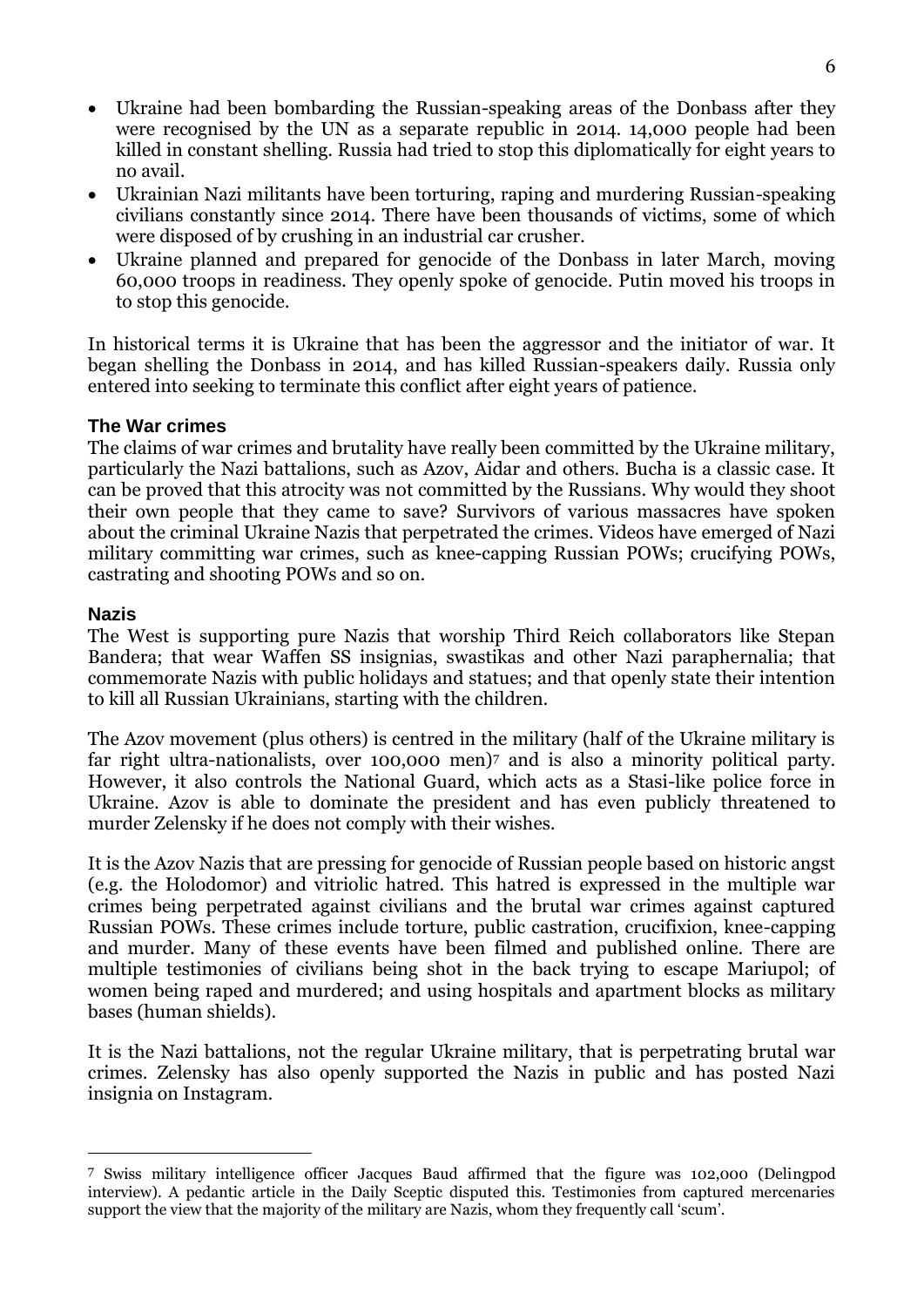#### **The goal of the West**

The West's intention is to bleed Russia to bring ruin to the country and destroy Putin. The elite hate his Christian resistance to their plans. They will do this until the death of the last Ukrainian soldier. Thus the West's efforts to pour arms, money and mercenaries into Ukraine to keep the war going, a war that Ukraine cannot win since Russia destroyed its command and control structure, its air force and key infrastructure in the first dew days.

This is why Zelensky terminated two peace talks where Russia sought to bring an end to the conflict. On both occasions the EU (plus the US and UK) intervened and promised Zelensky millions in aid and military supplies as long as he continued the fighting. The EU isn't interested in peace or stopping the human suffering; it is only interested in continuing the war to bleed out Russia.

#### **Zelensky**

Zelensky is a mere puppet. He is a corrupt criminal with assets of over a billion including a mansion in Miami. He has no ability whatsoever as a statesman. He is controlled by the Jewish oligarch Ihor Kolomoysky to serve the global elite's interest, which is why Ukraine is the centre of money laundering, human trafficking, weapons trafficking, drug trafficking and so on. He is also dominated by the Nazi elements in the military and politics and has openly affirmed this on social media.

#### **Key points:**

- The Ukraine is a puppet of the US elite. In 2014 the democratically elected president was removed (who was favourable to Russia) and Victoria Nuland and the CIA placed Petro Poroshenko in charge as a US puppet. This initiated government aggression against Russian speakers and other minorities (Hungarians, Lithuanians, Greeks, Romanians).
- Who started the aggression? The Ukraine. It began the war in 2014 contrary to a UN resolution and the Minsk agreements of 2014/15. Ukraine started a continual bombing and artillery campaign against the independent Donbass (DPR and LPR).
- Crimea was declared an autonomous independent after a referendum in 1991 before Ukraine was officially independent. This was denied by the Ukraine government. Again in 2014 Crimea (which mostly consists of Russians) held another referendum and declared independence after the termination of the Russian language (and others) by the new Ukraine puppet government. This was recognised by Russia, which was able to enforce this second attempt due to the naval barracks at Sevastopol whereby 25,000 Russian troops policed the area. Russia never aggressively annexed Crimea.
- Contrary to Western media, Russia has already won this war. It destroyed all the command and control centres, air force and key infrastructure in the first few days. It then encircled the key military positions in the south (which had mobilised to attack the Donbass and Crimea). Thus Kiev was encircled and not destroyed. Unlike NATO it is not interested in obliterating whole cities with cruise missiles but is holding the Ukraine military in check so that it cannot mobilise and is advancing slowly over open ground where it chooses. Russia knows that a Ukrainian military will be vital when the conflict ends and Russia has no hatred for Ukrainians. The Western aid is useless. Western military aid is being captured (the DPR has many American Javelins) or blown up before it gets to the front lines. In one missile strike, 600 mercenaries were killed and £40m of munitions destroyed. Mariupol is captured. 70% of the Western mercenaries have returned home in disgust about what is going on saying that they have been canon fodder. Large numbers are being held awaiting trial where they face 15 years in prison or execution. They are being treated properly (unlike Russian POWs) and many have made videos explaining that the Western narrative is a lie.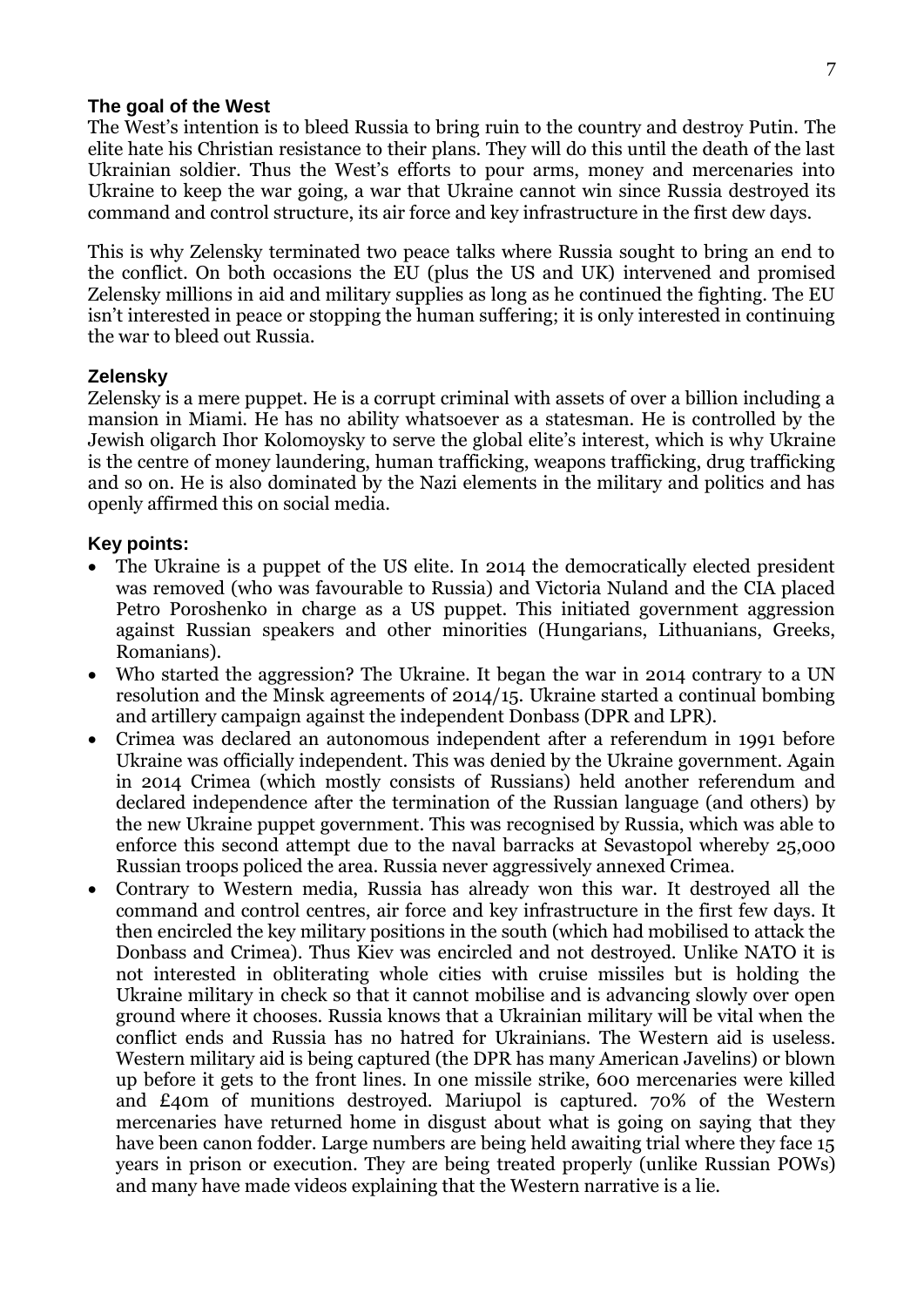For a one-stop military summary of the whole matter, see The Delingpod interview with the Swiss Military Intelligence Colonel, Jacques Baud. This long interview will give you far more accurate information than any Western politician or reporter. He corroborates everything I've been saying for weeks. Also check out the reports from the former US military intelligence marine and former UN weapons inspector, Scott Ritter. Ritter's assessment agrees with Baud's.

### **The group-think take-over**

Western governments are bringing in statutory instruments to determine what is allowed to be spoken, written and thought. Under the new *Online Safety Bill* going through Parliament, it would be illegal to tell a joke in your own house if it doesn't fit in with government guidelines. Biden appointed a woman as the new disinformation Czar to police what is acceptable on line (though this collapsed in weeks due to blatant hypocrisy). The plan is to rid the Internet of anything that does not comply with government propaganda. This is being done under the auspices of saving children from online predators but is really about total censorship and the termination of free speech.

Throughout the Covid crisis, institutions, fact-checkers and silicone valley technocrats shut down all dissent from the official narrative. Anyone speaking against the vaccines, lockdowns, facemasks and so on were silenced. In the course of the next 18 months, it turned out that vast numbers of people were actually correct in what they were saying: facemasks don't work, lockdowns kill more people than the virus, vaccines have deadly adverse reactions, vaccines were causing myocarditis in children, the Covid origin was likely to be from a laboratory and so on. So the official censorship was false and the dissenters were correct. This shows the dangers of legalising establishment narratives as the only facts.

The Online Safety Bill is subjective in its approach when it states that content will be removed, even if lawful, if it is considered (by whom) 'harmful' (what does that mean?). Providers will be forced to remove content that will have '*a significant adverse … psychological impact on an adult of ordinary sensibilities*'. 'Ordinary sensibilities' is not defined. This is so vague as to include every over-sensitive person who reacts to trifles. It gives authorities scope to censor everything. The government also referred to outlawing 'hate speech'; but who decides what that is? Stating that a woman *is 'an adult human female*' has already been defined as hate speech.<sup>8</sup> This is a lie; it is a statement of fact.

These are extraordinarily worrying times when the basic foundations of human society are being threatened by state overreach.

Free Speech Union, 'The online safety bill: FSU briefing'.

<u>.</u>

The Times, Melanie Phillips, 'We risk creating an Orwellian thought police'.

### **The war narratives**

All the narratives surrounding the wars of the last century have been riddled with lies. It is common that war produces propaganda from both sides, but the level of lies told by the establishment regarding all wars since the Napoleonic Wars have been off the scale. These lies continue to be told so that there is a parallel narrative: what really occurred and what is written in history.

<sup>8</sup> Even though it is the historical Oxford definition. Posey Parker was attacked for this.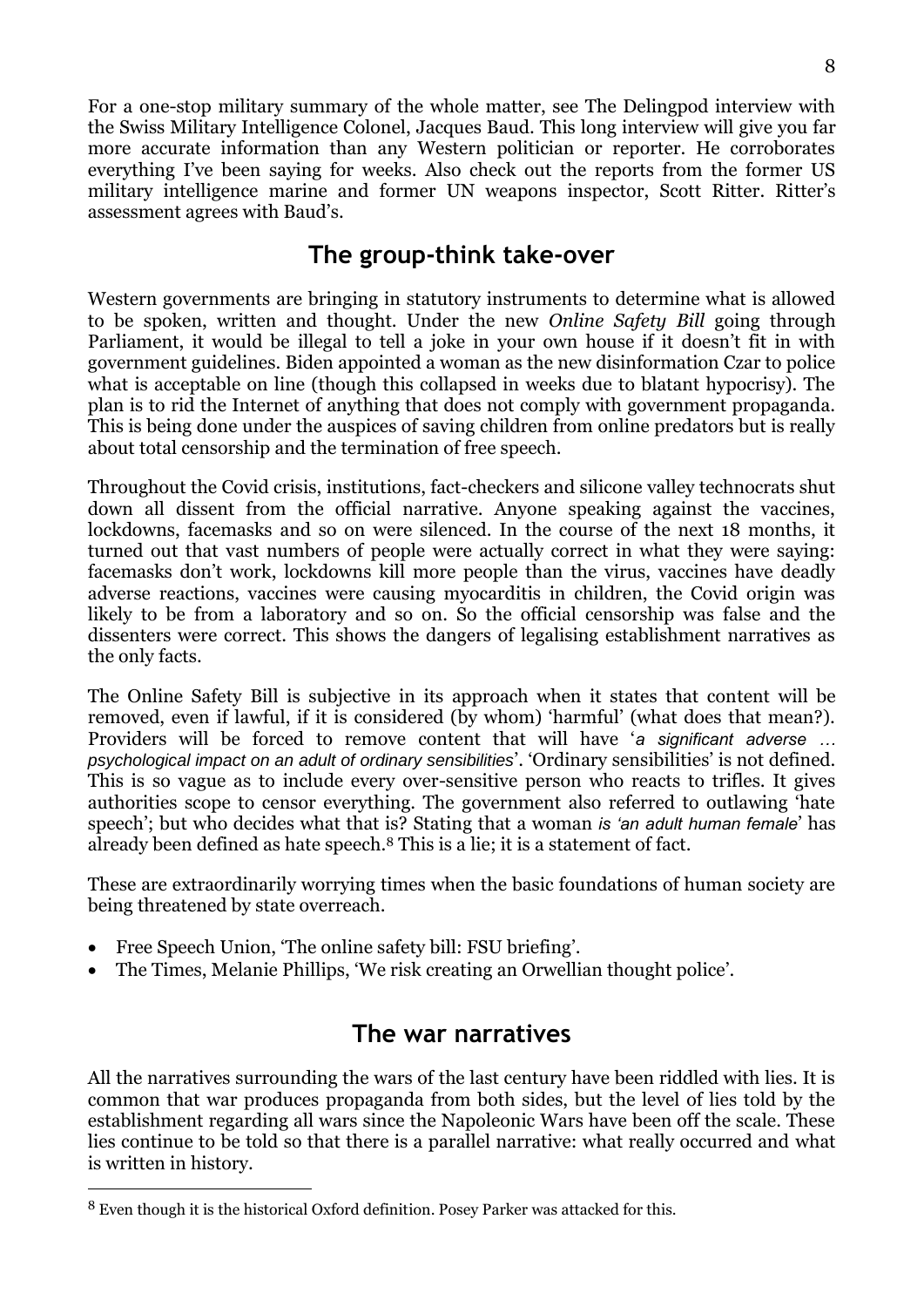To analyse this would take many volumes and some authors have tried to explain certain wars, usually to great opprobrium.<sup>9</sup> I have a paper called 'The lies of history' focusing on WWII, that I will release one day. I will merely give some examples.

#### **The Boer War**

The Boer War was completely unnecessary. The Boers were demonised for no reason, apart from British expansionism. Boers<sup>10</sup> were Calvinist farmers of Dutch and Huguenot extraction that had purchased lands from the indigenous tribesmen in the late 17<sup>th</sup> century. They were also portrayed as backward and an easy target but they held off the British Army for years with their superior abilities and guerrilla tactics (they could shoot a rifle accurately while riding on horseback; a typical British soldier's standing marksmanship was poor). The treatment of the combatants by the British in the first concentration camps was shocking. Boers were routinely tortured and executed by bloodthirsty British Army officers.

#### **The Anglo-Zulu War (1879)**

The Anglo-Zulu War was also unnecessary. Despite treaties assuring the Zulus of no interference, the greed for natural resources (chiefly diamonds) promoted British excursions into Zululand to provoke a war so that Britain could annexe the area. Frontier incidents provided opportunities, and the British High Commissioner ordered the disbandment of the Zulu army within 30 days. However, King Cetshwayo (also Cetewayo) did not comply (why would he), and war began on 11 January 1879. Again the hubris of British Officers, like Lord Chelmsford, treated the natives as primitives to be dismissed. That was until Cetshwayo inflicted a massacre of 900 British troops at Isandhlwana on 22 January. It was only with reinforcements that Ulundi, the Zulu capital, was burned and Cetshwayo captured. The war ceased on 1 September.

We remember, justly, the heroic British deflection of superior numbers (4,000) of Zulu impis<sup>11</sup> by just over 150 men at Rorke's Drift. But this has been blown up, especially by so many VCs awarded (11), to distract from the terrible strategies of earlier disasters, such as Isandhlwana, the worst defeat ever inflicted on the British Army by mere tribesmen with hide shields and assagai short spears.

#### **The First World War**

The First World War was completely unnecessary but was engineered by powerful Jewish bankers and elite figures. It was part of a long-planned elite strategy to remove monarchical dynasties,<sup>12</sup> destroy Russia, destroy Germany and begin the strategy to develop a Jewish homeland (which began with the *Balfour Declaration* written to Lord Rothschild in 1917). The demonisation of Kaiser Wilhelm was both ridiculous and foolish; he was also a cousin to the British Royal Family. Stories of German soldiers bayoneting babies were utter lies. There was also no military honour involved in sending thousands of soldiers to their immediate death on a daily basis in trench warfare.

The American involvement in 1917 was engineered by Winston Churchill and Woodrow Wilson by the sinking of the Lusitania in 1915 – which the Germans were tipped off was filled with illegal munitions and thus a rational military target. The resulting anger regarding 1,000 lost lives pushed Americans into a war that Wilson promised would not

<u>.</u>

<sup>9</sup> For example, Herbert Hoover, 'Freedom Betrayed' analysing WWII.

<sup>10</sup> Dutch for 'farmer'.

<sup>&</sup>lt;sup>11</sup> Footsoldiers.

<sup>12</sup> E.g. Austro-Hungarian Empire, Ottoman Empire, German Empire.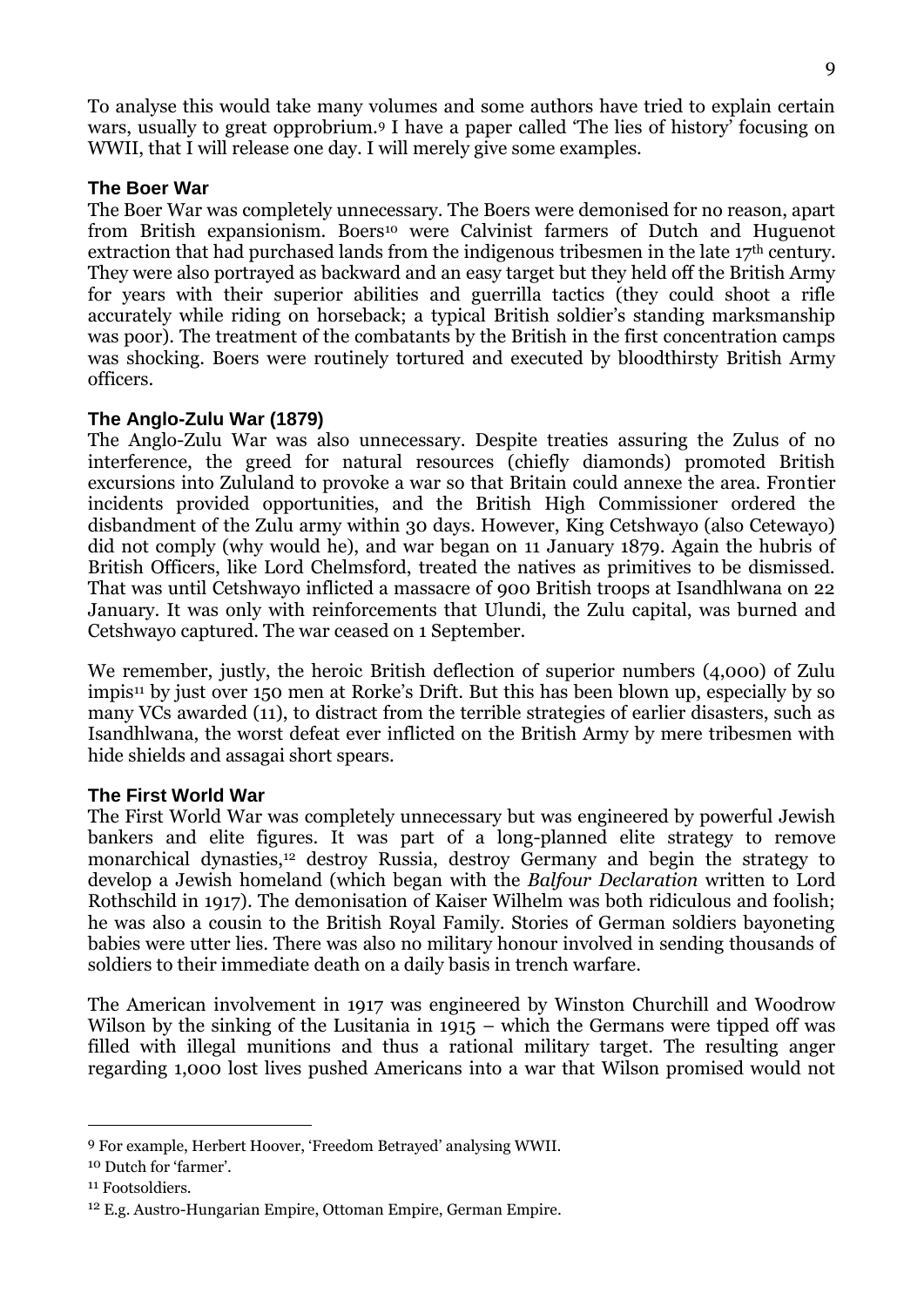occur. Campaigns like Gallipoli were shockingly stupid and an utter predictable waste of thousands of lives.

#### **The Second World War**

-

The Second World War was also engineered and unnecessary. The same bankers and elite figures that prospered from funding both sides of WWI did the same in WWII. The goals were similar: destroy Germany, establish a homeland for Jews in Palestine; promote the Cold War by resourcing the USSR, destroy the Japanese monarchy; destroy the Italian hegemony. Almost everything you think you know about this war is a lie, as I have explained elsewhere. For example:

- Hitler did not want to rule the world. He did not even want war with Britain; in fact he admired Britain. He sought to restore German honour and finances ruined by the Treaty of Versailles (1919) and take back German lands stolen.
- Hitler was part Jewish and had many Jewish people in the army and high Wehrmacht positions. His doctor was Jewish. In fact, Hitler was the illegitimate grandson of a Rothschild corporatist.<sup>13</sup>
- The American entry into the war was engineered. American sanctions on Japan forced it into retaliation. The approaching Japanese fleet was well known and the Pearl Harbour attack could have been avoided. Roosevelt allowed it to occur to push the American people into desiring a war he promised would not happen.
- The bombing of civilian cities was initiated by Churchill not Hitler and the first case killed about a dozen children. Hitler wrote to Churchill five times pleading for civilian bombing to stop or he would retaliate. Churchill ignored these letters and hence the Blitz.
- The Dresden carpet bombing raids was one of the worst war crimes in world history. It was not a military target but was filled with refuges and British prisoners of war. The fires were so horrific that people melted into the roads or were turned into fat in basements. Churchill sanctioned this.
- The worst brutality of the war was conducted by the advancing Soviet non-professional troops. These inflicted the most terrible and horrific war crimes, mostly against girls and women, as they advanced from the East. Millions were tortured, maimed and killed in barbaric ways.
- Eisenhower killed a million and a half German prisoners of war (including civilians) after the war ended. This was by horrific detention in the open air with hardly any food, shelter or water. People died of infection and starvation.
- Churchill sent six million German prisoners to their deaths and imprisonment in Soviet gulags after the war ended.
- At the end of the war, General George Patton declared that the wrong side had won. He was subsequently assassinated (it was no accident) when he promised to spill the beans on what went on.
- Jewish bankers funded both sides. Elite American corporations supplied all sorts of goods and services to Germany, including Prescott Bush. Ford provided the trucks for the Reich and was honoured by Hitler. IBM provided the data analysis for administering the concentration camps. Many American firms provided vital equipment to the German war machine.
- Scores of key Nazi scientists and professionals (many war criminals) were secreted out of Germany after the war in Operation Paperclip and sent to the USA where they, for example, established NASA or worked in the CIA.

<sup>&</sup>lt;sup>13</sup> Note the outcry when Sergie Lavrov stated this but not a whimper when articles in the Israeli press reported on this years ago.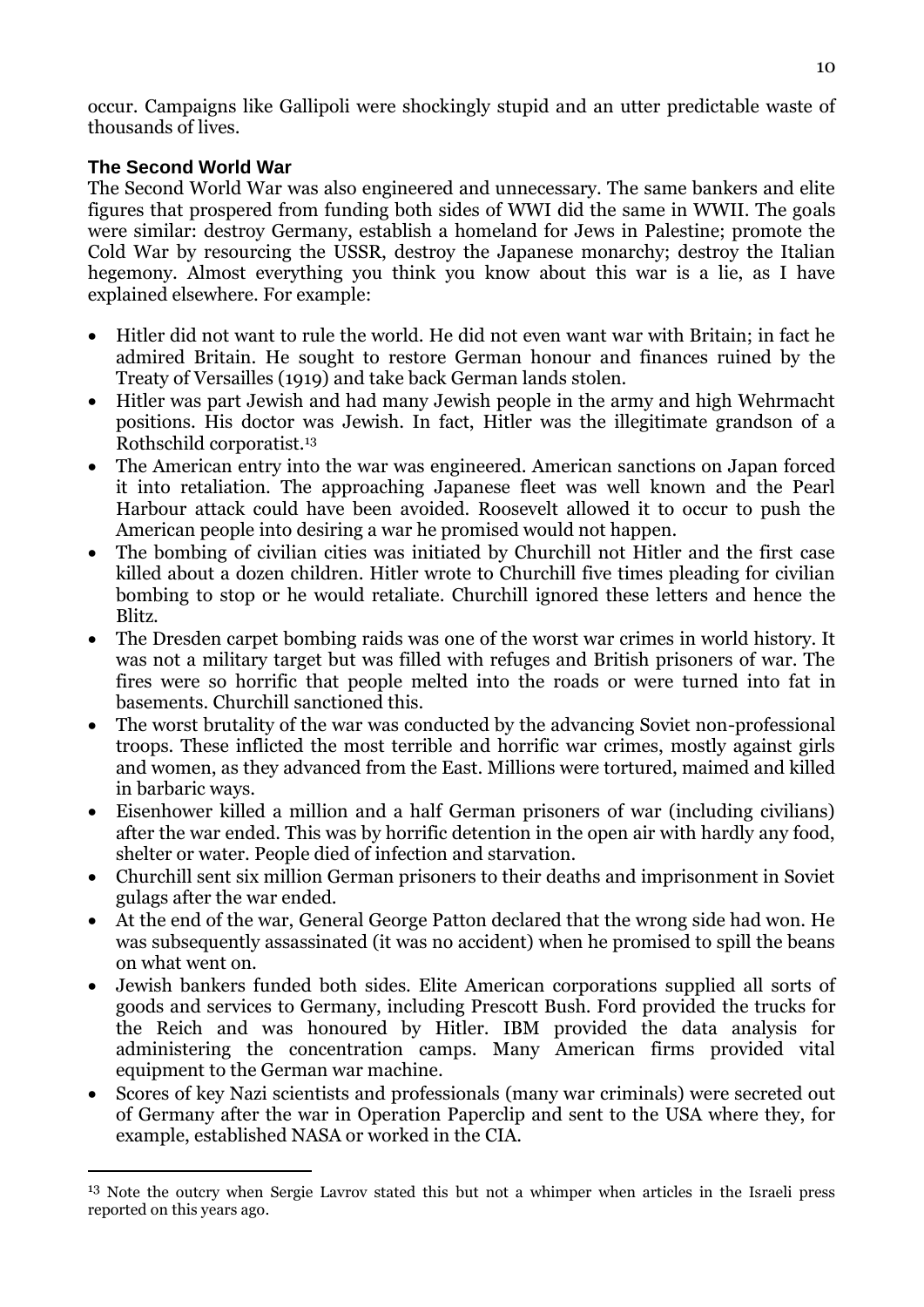#### **The Iraq War**

This needs little comment since most people are now aware of what happened. Some of us were castigated at the time when we warned that this war was based on lies even before the invasion started.

The real cause of the war was that Saddam Hussein was rebelling against the elite banking cartel. He was resisting a Rothschild central bank and declared that he would start accepting Euros for oil payments thus threatening the Petro-Dollar hegemony. The elite also wanted to establish US military bases in that strategic area and steal the massive supplies of oil (all of which occurred). It was also part of the long-term Jewish Yinon Plan to establish a Greater Israel that occupied large parts of Iraq.

So the various lies were put forward as reasons for an illegal invasion to topple a sovereign country and change the regime. The dossier that Tony Blair gave to Parliament was known at the time to be full of lies. The statements of UN weapons inspectors, such as Scott Ritter and Hans Blix were completely ignored. When David Kelly (UN inspector) formally stated to Parliament that the evidence was wrong he was murdered (yes, it was not suicide).<sup>14</sup>

There were no weapons of mass destruction. Britain was never under a 45-minute threat. The 'Yellow Cake' claim was proved to be false. The Niger tubes (to be used in nuclear devices) was also a fabrication. CIA agent whistleblower Valerie Plame had her life ruined (and her assets killed) in a smear campaign led by the White House. See the movie 'Fair Game' for a summary of this.

On the basis on known lies, Britain and America killed over a million innocent civilians and ruined Iraq, establishing Islamic blowback for decades. There are multiple examples of American soldiers torturing, raping, brutalising, and murdering men, women and children. Snipers have boasted about being able to shoot a baby being held in the mother's arms from a long distance. This is to say nothing of the effects of depleted uranium causing horrific birth defects.

The Iraq War was pure evil.

<u>.</u>

We could go on an on, with Yugoslavia, Libya, Syria, Yemen, Somalia, Afghanistan, Pakistan and more. The narrative is always filled with lies.

### **Food and health**

These interconnected areas are fields of vast amounts of false information. I have written other papers on these topics in detail but here I will just make some simple points.

We are told that beef is bad for you and gives you cancer. In fact, good quality, organic grass fed beef is highly nutritious and does not give you cancer. The famous cattle drives of the American west show the vast amount of beef that was consumed by people that were far healthier than today where cancer was rare. You can see movies showing plates filled with huge steaks and hardly any vegetables that was a standard diet. Modern processed poorly-farmed beef will kill you, and that is what is mostly available in supermarkets. It is filled with toxins and hormones and then sealed in nitrate to preserve it.

<sup>14</sup> He supposedly cut his wrists at the base of a tree but the paramedics found no blood at the scene.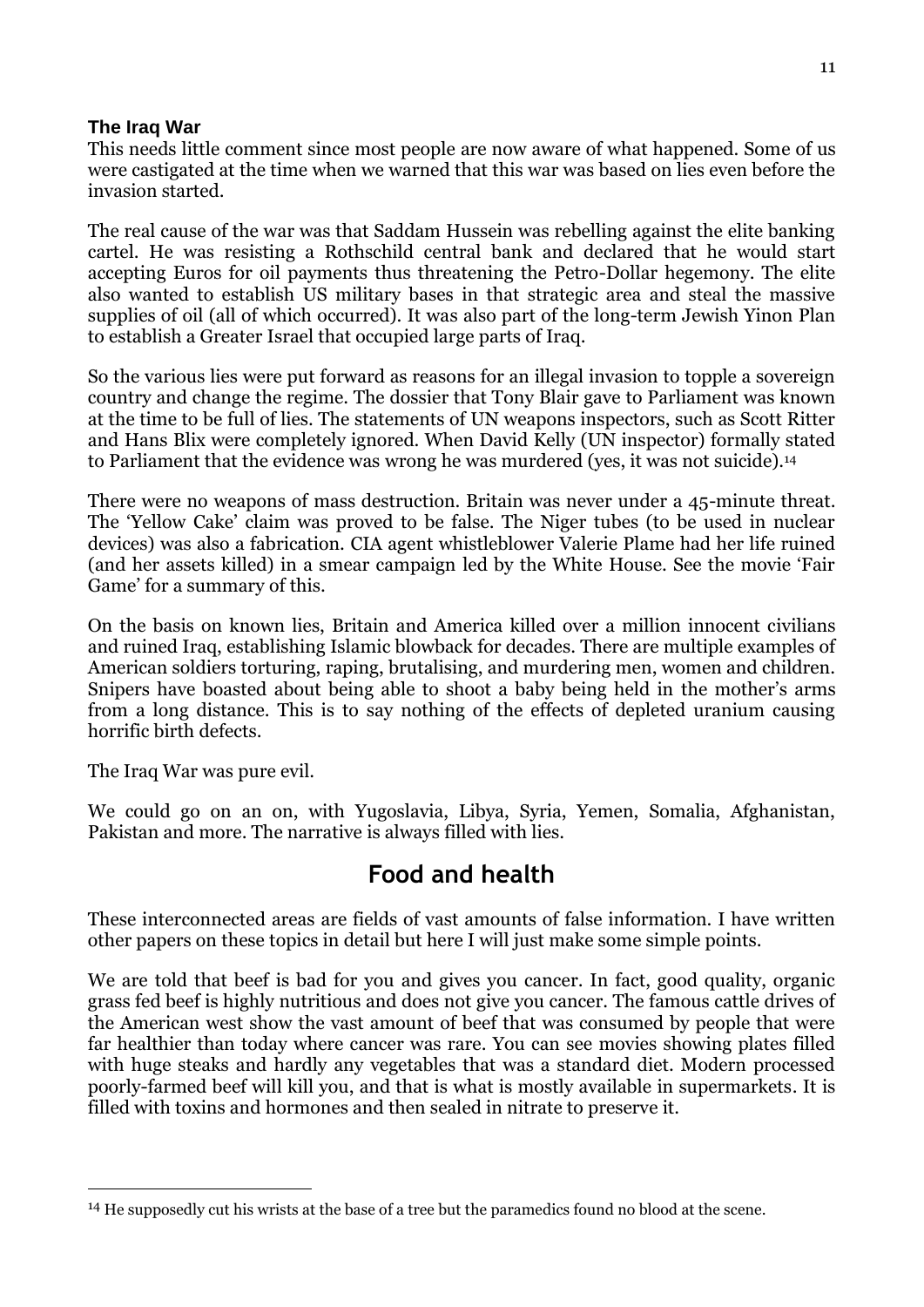We are told that fresh, organic, untreated milk is dangerous; in fact it is highly nutritious. It is filled with vitamins and minerals and even has antibiotic features. Pasteurised milk burns away all the goodness in natural milk and the processed feed and shots given to cows contain all sorts of chemicals, hormones for growth, synthetic antibiotics and these pass into the milk. In the BSE crisis cows were fed the crushed carcasses of sheep which led to prions and toxins in their feed, which resulted in Mad Cow Disease which in turn killed a certain number of people.

Modern farming processes ensure that all non-organic products are filled with toxins. These include: GMOs, pesticides, herbicides, insecticides, hormones, chemical fertilisers, and so forth. You cannot eradicate these. For example, modern non-organic apples are filled with toxins in their pulp and no amount of washing can get rid of the poison. The goodness of the apple is overwhelmed by the toxins present.

All processed food is harmful – all of it. There are multiple processes which turn the food into toxins, such as heat treatment, added salt, GMOs, E numbers, added sugar (High Fructose Corn Syrup) and hydrogenation. Some products, such as crisps, are processed chemicals, which are then heat-treated resulting in literally poison and no food content.

Hydrogenated fat is formed when an unsaturated oil is bombarded with high pressure hydrogen. This is how vegetable oil is turned into solid margarine. The economic advantage is that these have a longer shelf life and they are cheap to produce; but it is toxic.

Polyunsaturated oils are also bad for you. The lie about polyunsaturated fats developed after the false scaremongering about saturated fat and meat following Ancel Keys' false claims.<sup>15</sup> This caused a massive change in social customs whereby people stopped eating healthy butter (one of the healthiest foods) and started eating what is essentially a type of plastic. This is because it is made with Hydrogenated fat. So natural organic butter or dripping is good for you not bad, while the supposedly healthy alternatives are bad for you and even cause cancer.

Transfats are the worst type of oils; yet they are commonly found in all sorts of fast food and processed food items. Yet saturated fats, as in red meat, are good for you. In fact your brain is made up of water, saturated fat and cholesterol.

The fear of cholesterol is a myth based on lies. Cholesterol is made from the liver to act as a repair system for damaged blood vessels and cells. If you have a high level it is not because you ate too much fat but because you have inflammation somewhere, possibly caused by insulin resistance. The answer is not to take statins, (which is shooting the messenger) but to stop the inflammation (usually a poor diet, such as processed food). Statins do no good but damage the liver, muscles and many other tissues – but they make over \$12.5 bn a year.

All vegetable oils are dangerous and you should never cook with them – yet the lie is spread that these are healthy to use in cooking. Seed oils oxidise very quickly and

-

<sup>15</sup> Keys [1904-2004] published his study 'The Biology of Human Starvation' in 1950 and his 'Seven Countries Study' in 1978 which hypothesised that replacing dietary fat with polyunsaturated fat reduced cardiovascular disease. This led to the lie about cholesterol. He said that full-fat milk and meat are bad while vegetable oils were great; the very opposite of the truth. It also led to the adoption of low-fat products replaced with High Fructose Corn Syrup products that cause disease. Later examinations of his data showed that he cherrypicked and presented fraudulent conclusions but the establishment (UN) supported his views.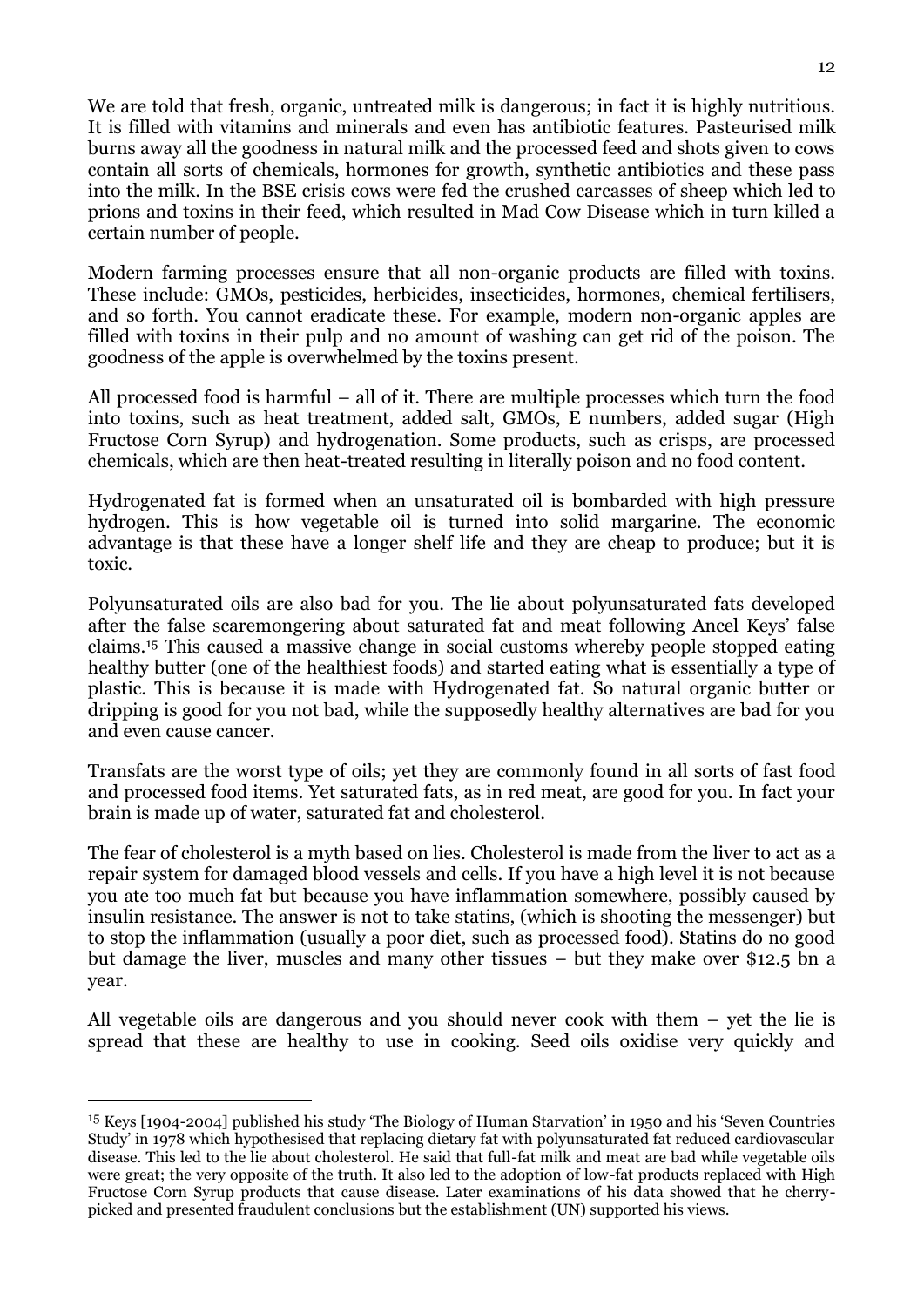especially when heated. This results in inflammation and oxidative stress. You should only cook with coconut oil, butter or animal fat – the very things you are told to avoid.

Fruit juices should be avoided; they are unhealthy. Most fruit juices are processed and contain little actual fruit. Many orange juices only appear orange in colour because carrots are added to them. Most contain high levels of sugar. But fruit is already full of fructose and too much of this natural sugar is bad for you. Drinking constant smoothies of fruit or juices will cause health issues.

Processed breakfast cereals are almost universally bad for you. Most of these are forms of carbohydrate that is heat-treated and added to salts, sugars and chemicals. You are far better off having eggs, fruit, toast, organic cereals and home-baked goods.

This is just a fraction of a very large subject. Almost everything you are told is a lie and you need to do research to eat healthy and naturally.

Do not believe product information. Very often products that are stated to be healthy are the very worst items. Avoid anything saying 'fat-free' because that means that added sugar is used instead. Some products are even stated to be 'organic' when they contain GMO ingredients.

You have to wonder why the establishment has pushed certain agendas for 70 years that have resulted in creating bad health for consumers. Good natural products are demonised, such as organic eggs, which are very healthy, while processed stuff is promoted. Investigations have resulted in some areas being highlighted, such as the dangers of processed fast food, but nothing is done to stop consumers eating their way into disease.

The government has known about the dangers of microwaves since 1935. These evil things take healthy food and turn it into prions. The very worst and most dangerous type of food is to take a processed ready meal and microwave it. Yet hospitals, prisons, caterers and many individuals utilise such stuff every day.

It is almost as if the elite want to kill a lot of people through their food!

See: Paul Fahy, The Toxic Warfare' (to be published).

### **Medical issues**

Studies have shown that doctors in America are the third highest cause of death. Doctors kill more people than accidents. Uncomfortable as it seems, it is a simple statistical fact. Multiple studies have corroborated this data.<sup>16</sup> *The New England Journal of Medicine* showed that there were over 40,000 medical mistakes made EVERY Day in the US!<sup>17</sup> Medicare patients' records from 2007 through 2009, showed that 1 in 9 patients developed a hospital-acquired infection. A study in the *Archives of Internal Medicine* in 2011, showed that sepsis and pneumonia caused by hospital-acquired infections killed 48,000 patients in 2006 alone. A June 2010 report in the *Journal of General Internal Medicine* said that in 62 million death certificates (1976 to 2006), almost a quarter-million deaths were coded as

-

<sup>16</sup> A JAMA article by Dr. Barbara Starfield, from Johns Hopkins School of public health, came to the conclusion that doctors (or the conventional medical system) were the third leading cause of death. Four years later Gary Null published a report which confirmed this. See: Dr G Null, book: *Death by medicine*, (2011).

<sup>17</sup> November 25, 2010.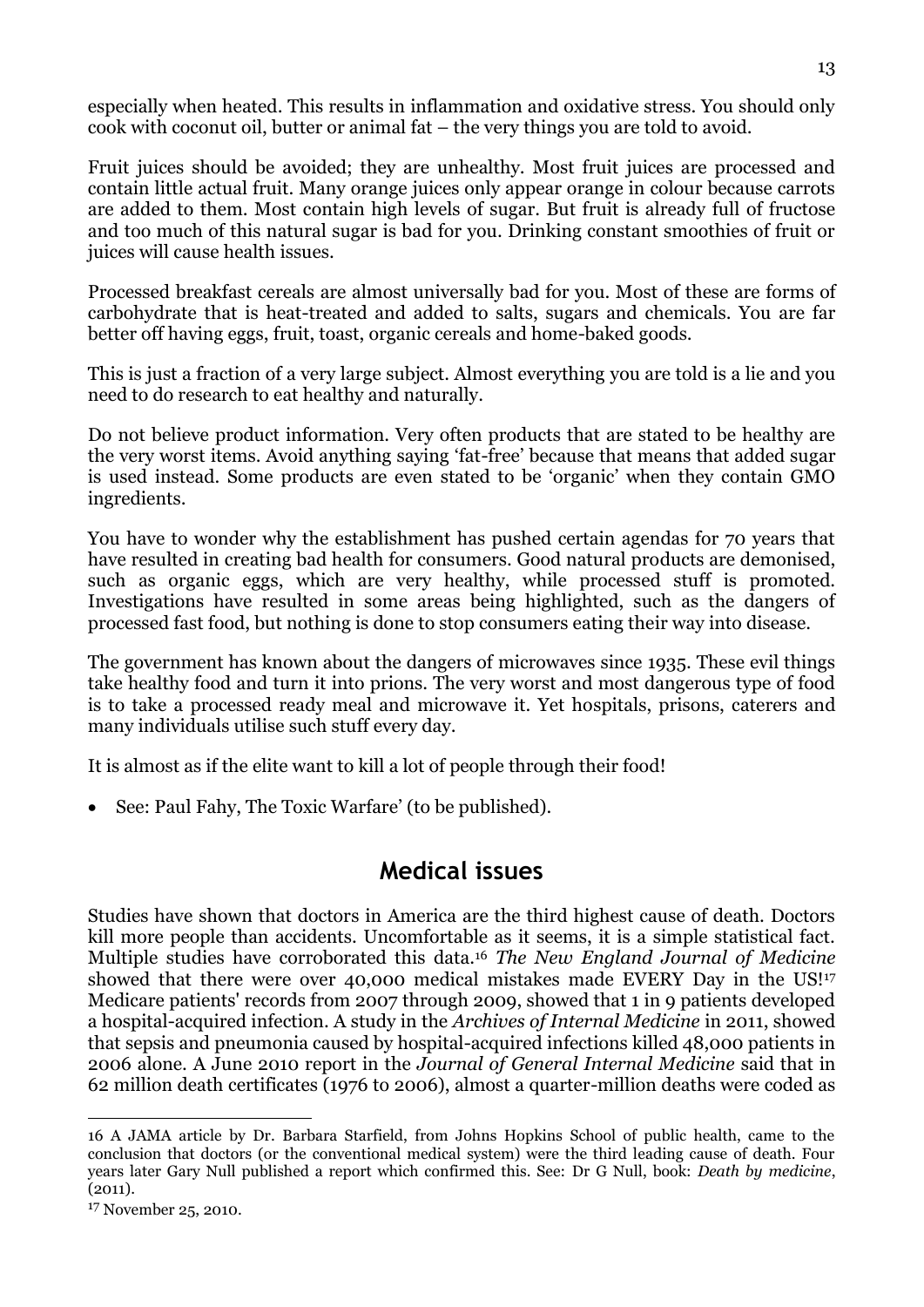having occurred in a hospital setting due to medication errors. An estimated 450,000 preventable medication-related adverse events occur in the U.S. every year.

In any other professional service, such a high level of casualties would be investigated but hospitals and doctors usually get away Scott free. Only in rare instances are hospitals subjects of public enquires, usually when many people have died in a short time frame.

I have repeatedly confronted doctors and specialists because they were wrong. In more than one case they have apologised to me and admitted it. I have caught doctors out giving wrong prescriptions several times. I demanded that one patient in a high dependency unit must not be given statins. The specialist ignored me and prescribed them. Within 24-hours the patient started to have liver damage and they were then removed. No apology.

The real problem today is that, due to the take-over of medicine by the Rockefeller Foundation after 1901, doctors are no longer focused on your well being but on prescribing a Big Pharma pill for your possible condition. All pills have side effects and all pills react with one another in unknown manners. Not even a chemistry professor can truly know the details of what occurs in the body but doctors certainly have little idea.

Why would doctors prescribe statins that damage the liver (and more)? Because they were told to by Big Pharma and were trained at Med school to trust Big Pharma. This is despite the provable track record of Big Pharma companies being the biggest crooks in world history. They have all been fined billions for multiple crimes; including killing people. Why would any intelligent person trust known criminals that lie with someone's life?

#### **Cancer**

We are constantly told that there is no cure for cancer and that it is the Holy Grail that requires constant charitable funding. This is a lie. Ordinarily cancer begins as a result of poor diet or environmental issues; therefore, the first defence is a robust immune system. Immune killer cells are constantly dealing with cancer cells that appear. But even when there is a major cancer issue, there have been multiple known healing products that get rid of cancer completely. These include Essiac (herbs), Vitamin B17 (apricot kernels), enzymes, sodium bicarbonate, Vitamin C, GCMaff (a type of protein) and many more. The problem is that these make no money for Big Pharma and are therefore outlawed for cancer treatment.

Instead we have medical oncology. By its own admission (the Journal of Oncology) the success rate of chemotherapy is less than 3%. Now if you need your car fixed you would not take it to a mechanic whose failure rate was over 97%, but people are happy to do this with their own lives. It is insane.

#### **Medicine**

Everybody trusts doctors know what they are prescribing; this is not the case. In many instances doctors prescribe medicines to people and they have no idea what the chemical processes are involved and what effect they will have; especially in combinations. Wrongful prescriptions kill hundreds of thousands of people every year. Not only that but doctors have no clue what is in vaccines, yet they give them to children. Vaccines routinely include carcinogens, aborted baby tissue (cell lines), and toxins like mercury (thimerosal), Polysorbate 80, formaldehyde, aluminium etc.

During the Covid crisis doctors were told to give patients Remdesivir and Midazolam. These drugs killed people, especially elderly people.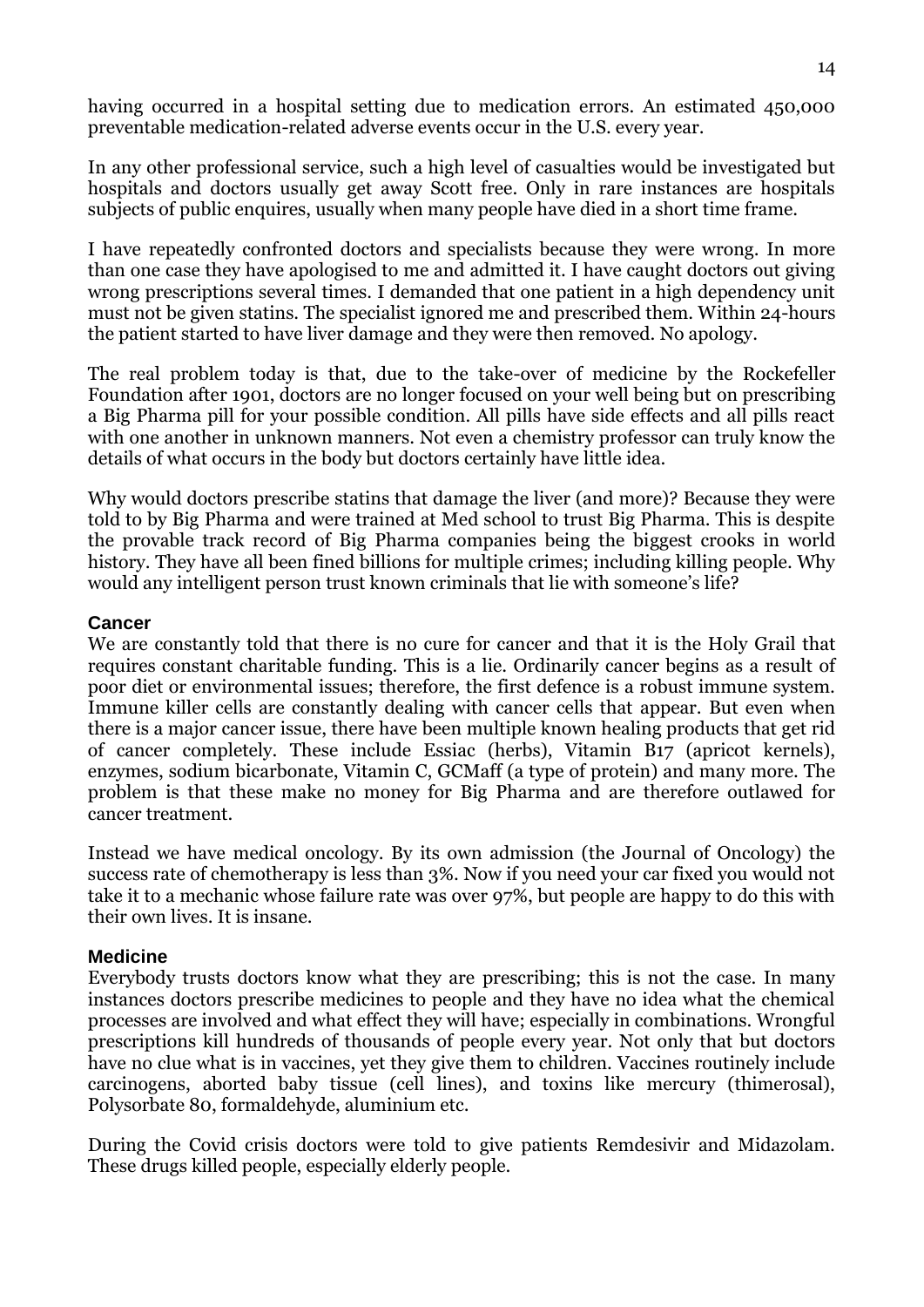Remdesivir is an experimental antiviral that has dubious authenticity, not full authorisation. It causes a depletion of iron in the blood, which is the very thing that patients with hypoxia vitally need. It also causes kidney damage, liver damage and affects other organs. Treating elderly people with this was utterly stupid (but it is still being done). It must be given slowly over time and with constant blood tests to check for liver damage (was this done with the old?). If there is no observable improvement after two days the treatment should be stopped (was this done?).

Midazolam is a powerful sedative that is one of the ingredients used in US executions. The dose that was given to patients was ten times the normal dose and this was enough to kill certain people on its own. Midazolam can slow or stop you breathing, which is one of the key problems with Covid – so it will worsen the condition.

Patients on Midazolam must be watched carefully in a hospital setting to make sure that there are no side effects. Yet patients in hospital were left on their own for long periods, and often not even given water.

We could give lists of drugs that were once widely prescribed but ended up killing thousands of people, like Vioxx. Doctors prescribed these because they were lied to by Big Pharma and did no research.

In the 30s and 40s it was doctors that told the world population that smoking tobacco was not only safe but it was healthy. These doctors lied because they were paid by Big Tobacco. Doctors lied and millions died. This is not an isolated incident.

Why would hospitals and doctors demand that people wear facemasks? The science is now unequivocal; masks offer no material benefit to stopping a respiratory virus; none at all. However, they do cause a great deal of medical harm within minutes of wearing them. This decision is not based on science or good medical practice but on something else, such as fear or politics. Why make patients suffer CO2 build up and bacterial build up if they are doctors?

Now doctors working in trauma and surgery do great jobs (usually) and this is an area that generally works well. What does not work well is the majority of doctors that work in dealing with chronic illnesses. The reliance on Big Pharma drugs in this field is one of the biggest problems in life today. Instead of treating the whole body and prescribing natural products like vitamins, minerals, exercise and such like (which do no harm), instead modern doctors simply prescribe a pill or multiple pills (which do active harm). It is this lie of allopathic medicine that is becoming a scourge in human society today.

• See: Paul Fahy, The Toxic Warfare' (to be published).

# **Political lies**

I doubt that this subject needs much proof. Politicians lie constantly.

Now there may be politicians with integrity that do not lie but these are rare animals. It used to be a convention that if an MP lied to Parliament he must resign, yet it can be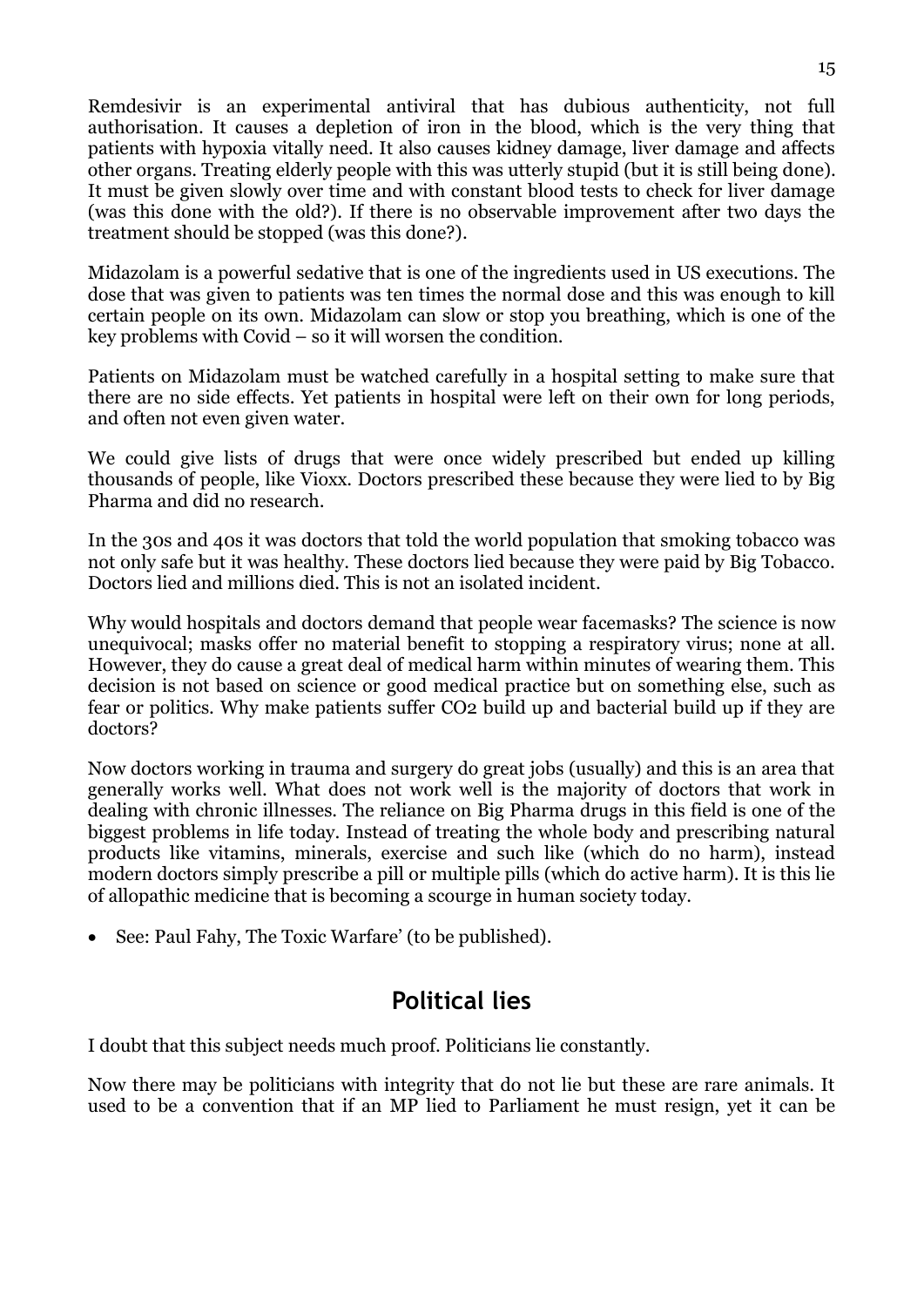proved that this happens all the time. Peter Oborne wrote a book<sup>18</sup> about the massive rise of lying in the Blair governments. Nobody resigned over this.

In recent months it can be categorically proven that Boris Johnson lied on multiple occasions. If the Prime Minister can lie without sanctions, how much more a backbench MP?

It would be tedious to list examples of MPs lying and serve little point. Everybody is sick of politicians lying.

The Covid crisis provides a long list of specific lies told to the British people to keep them in fear over a flu or cold virus (see that section). To serve a globalist agenda, with ruinous social and economic consequences, politicians lied over and over again. We now know that both Left and Right wing politicians knew they were lying because the party-gate scandals showed that they did not believe that there was ever any serious threat to their health. The Health Minister broke his own rules with an illegal liaison. The PM's chief advisor broke the law regarding travel. The chief Imperial College modeller that initiated lockdown policies also broke the coronavirus laws on meeting other people. Various others were also caught out. Yet they imposed sanctions on ordinary people visiting their dying relatives.

Then we have the Ukraine conflict. Again, to serve a higher agenda, the PM and others have constantly lied about what is going on. The daily statements are absolutely sickening for those that have dug deeper into the facts. It is lie upon lie upon lie.

Then we have statements by Biden and other leaders blaming inflation upon Putin. A complete lie. Inflation was predicted due to the massive printing of money since 2008 and the massive waste of government spending to empty the coffers in the last two years. You cannot pay people not to work, print money to pay for it and not get inflation. The situation is worsened by supply chain problems that were caused by lockdown policies. The cessation of wheat and fertiliser exports from Russia and Ukraine have worsened the situation – but it has not created the problem. Added to this are the net zero Green initiatives which have increased energy prices and taxes.

Politics is based upon expediency and propaganda; and these require lying.

# **Economics**

Politicians and central banks lie all the time about the economy. Their track record proves this to be a fact; yet no one holds them to account. Just check the track record of the Bank of England regarding inflation and projected growth; it has constantly been in error for years. It underestimates projected inflation and overestimates projected growth. Policies are based on these false conclusions. In every case independent economists predicted the correct figures because the laws of economics are well understood.

At this point in time establishment economists and political leaders are lying about the current inflation to hide the fact that they have caused this massive collapse that is raising the cost of living. Not only is British inflation actually much higher than the stated 7% (it is really closer to 15% or more)<sup>19</sup> but the causes of inflation are not what is claimed. The real causes are these.

<u>.</u>

<sup>18</sup> The Rise of Political Lying.

<sup>19</sup> A couple of weeks later it rose to 9% and caused panic.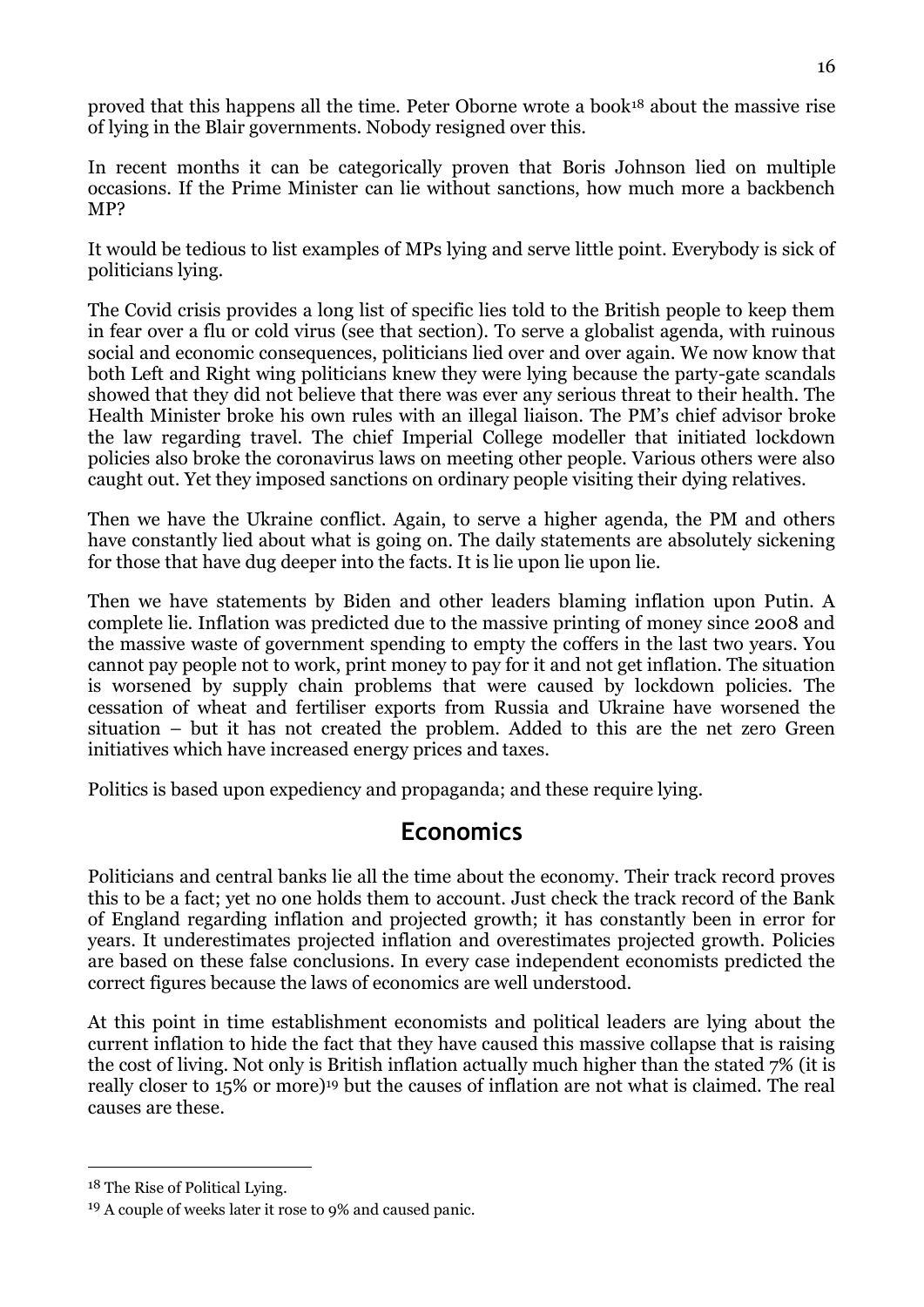#### **Wheat**

Most of the blame for inflation is placed upon Vladimir Putin and the Ukraine War. Now the rise in the price of wheat is partially caused by this conflict because at least a third of global wheat is exported through Ukraine. As a result of this supply drying up other nations that normally export some wheat (e.g. India, Hungary) have stopped in order to protect themselves. So wheat prices have risen. Apparently the world has only ten weeks supply of wheat left; yet wheat forms 20% of global calories. But this is not the whole story.

Britain has contributed to a shortage of wheat by stupid political decisions based on Green agendas. [Farming is seen as a major cause of CO2 emissions; especially dairy farms. Thus the government's stupid commitment to net zero means discouraging farmers from continuing to farm.]

The first is the policy to discourage farmers from farming. The government gives farmers £100,000 to give up farming. Many struggling farmers have taken this up and therefore there is a corresponding reduction in wheat production.

The second is the government's incentive to rewild larger areas of Britain. Farmer's get subsidies to stop growing wheat and give that land over to wild flowers. While I would welcome rewilding where sensible, reducing food production when we were already only 60% self-sufficient is stupid.<sup>20</sup> As a result of this the Farmer's Union reckons that already Britain this year has lost 100 million tons of wheat production – just when we need more wheat than normal. Eventually this year bread will be a luxury item and then the food riots will begin. The lack of wheat and its high price will take us back to the suffering under the Corn Laws.<sup>21</sup>

#### **Sanctions**

<u>.</u>

The Russian sanctions are extremely stupid; they only strengthen Russia's resolve and severely weaken European economies.

Much of the world either opposes the sanctions or is neutral. These nations include large economies like India, Brazil and China, but also many smaller nations. Russia can increase its trading with partners and friendly nations to cover much of its shortfall in the loss of European markets.

The rouble initially dropped but quickly regained its place and is growing steadily. Now that it is competing with the Petro-Dollar for energy payments it is the dollar that is facing collapse not the rouble. Russia and China have also generated their own version of SWIFT and so are not affected by exclusion from it.

Oil is the big issue. Britain and the EU are trying to wean themselves off Russian oil/gas imports but this will take years, yet they are cutting back on Russian imports. At the moment they are dependent on Russia to a lesser or greater degree. Some EU nations are 100% dependent. Russia can sell more oil/gas to friendly nations but Europe cannot get these from anywhere else in sufficient supply. Biden tried to get Saudi Arabia to pump more oil but the crown prince refused to even take his call. Rising prices suit the Saudis; why would they increase supply?

<sup>20</sup> Vegan food is only 20% self-sufficient. Most Vegan products are imported.

<sup>21</sup> Corn Laws: a series of 19th-century laws introduced to protect British farmers from foreign competition by allowing grain to be imported only after the price of home-grown wheat had risen above a certain level. They had the unintended effect of forcing up bread prices and were eventually repealed in 1846. [Oxford Dict.]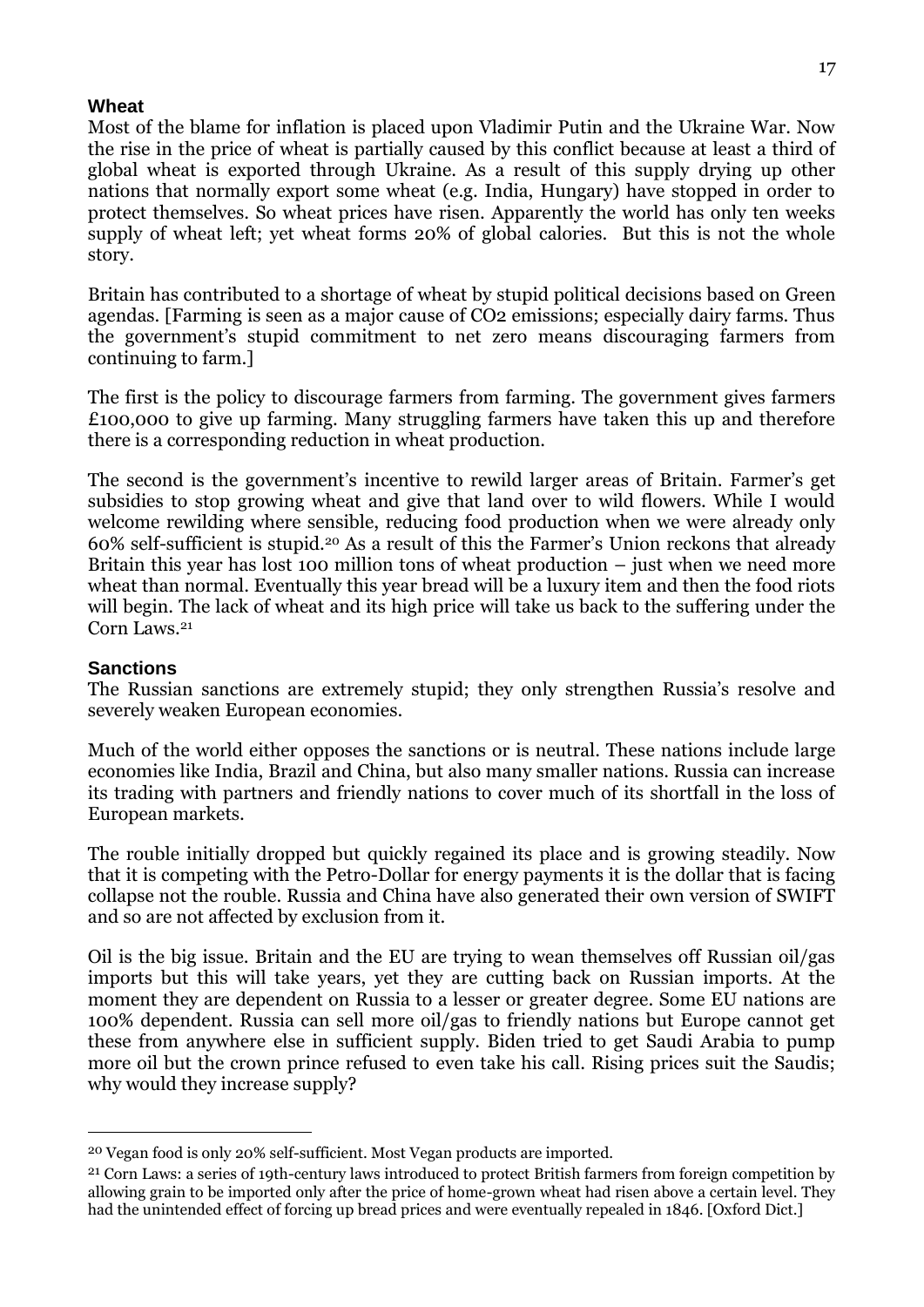So the sanctions are causing rising energy prices in Europe which increases inflation of everything else. Russia is self-sufficient in these things (a litre of petrol is 35p), the nation is stable, Putin's popularity is rising and there is peace in Russian society. The sanctions are only hurting Europe; and they are hurting very badly.

All the hype about sanctions damaging Russia are utter lies. Politicians are pursuing a pointless political agenda that is self-defeating – yet they continue like idiots to damage their own people.

#### **Quantitative Easing**

This is the real cause of inflation. You cannot print tons of money without creating inflation. The West has printed trillions and now it is catching up in economic terms.

But added to the ordinary excessive printing of money was the effect of lockdowns of society; again an utterly pointless and stupid thing to do. To cover things like PPE spending, vaccine purchases and furlough schemes even more money was printed – and this has made inflation even worse.

So the main cause of inflation is government policy that is contrary to sound economic policy. It is the government that is the problem; not Vladimir Putin. Yet no one is explaining this in Parliament or in mainstream media. Instead lie after lie is being spouted to pass the buck.

### **Social upheaval agendas**

Such would include: Extinction Rebellion, Insulate Britain, Black Lives Matter, Intersectionalism, White supremacy and colonialism revisionism, and Woke ideas.

Fully detailing these would take too much space here and I have covered them many times elsewhere. The point is that they are all based on lies. I will merely give some examples.

Protestors have tried to remove the statue of David Livingstone in Scotland claiming that he was tied to the slave trade. This is just preposterous. He was an ardent abolitionist and gave his life to serve Black people in Africa. He was so beloved by these tribesmen that they carried his body hundreds of miles to a British station.

Britain is attacked for its complicity in slavery. Every nation on Earth has engaged or profited from slavery for millennia. Slavery was a fact of life – that is until Britain abolished it and set about stopping slave trading internationally.

Slavery is focused upon Black slaves but White slaves have been much more common for centuries. In fact the word 'Slav' derives from 'slave' because so many millions of slaves were captured from the Balkans.

BLM is based on lies. It is an avowed Marxist movement that has resulted in more Black people dying in America due to reduced police activities and riots. It is not about freedom but violence and murder. The leadership is unable to account for \$6m in donations but the leaders have purchased multiple mansions in predominantly White areas of the US. Also BLM paid \$1.8m to companies owned by the founder's relatives.

Insulate Britain and Extinction Rebellion claim to care about saving the planet; by this they include caring about natural life. Yet their actions have constantly put people's lives in danger and some people have died as a result of their actions. This has occurred when ambulances were stopped from getting to a patient or getting to a hospital.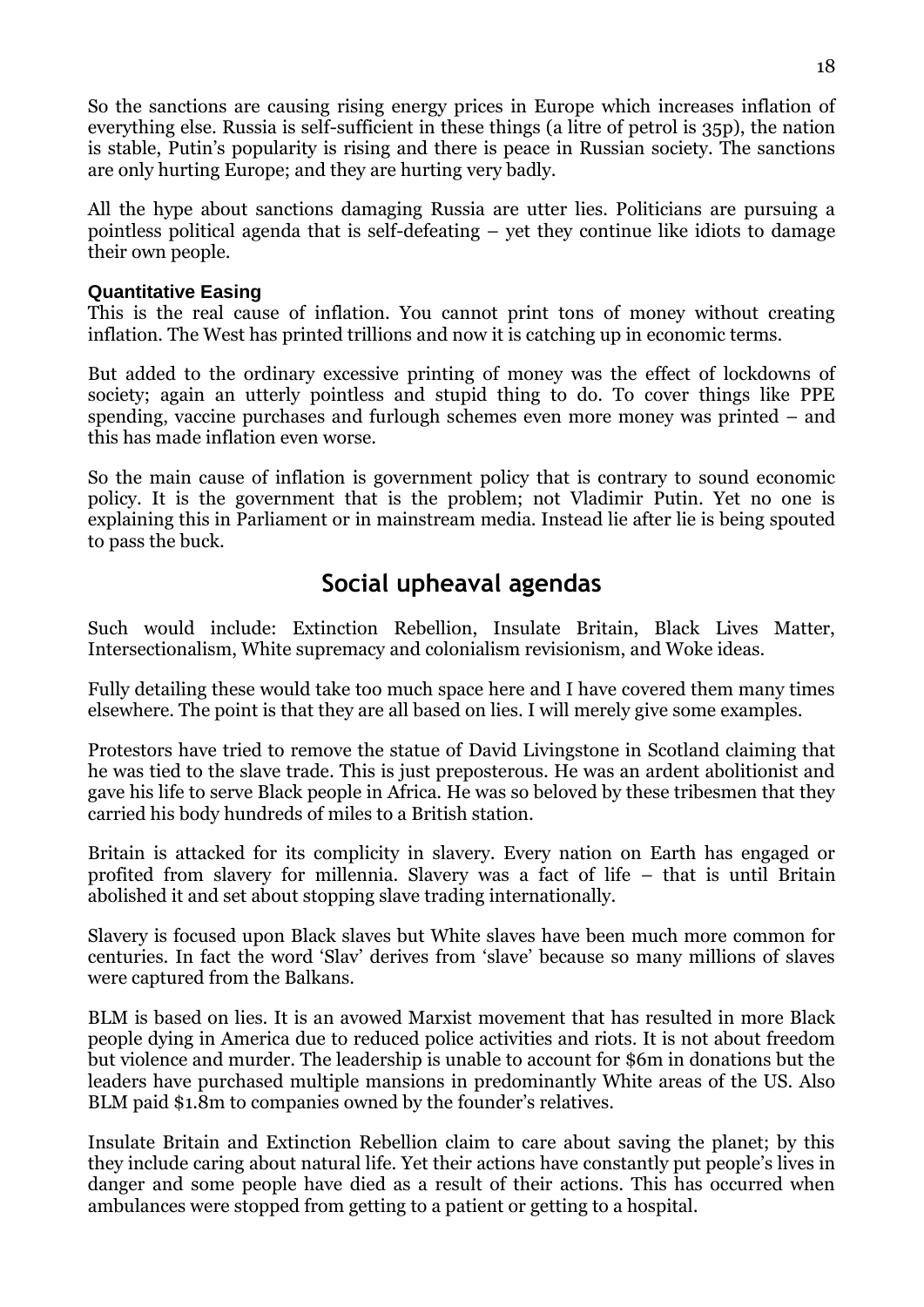One can only conclude that people ardently supporting these movements are ignorant, dull, or plain evil. Their contribution to society is negative and dangerous. They do not love but delight in activism to give them purpose. This is shallow.

I have explained the lies behind the factionalism created by the social activists. It is part of a global elite plan to divide society into warring factions and create chaos; from which the elite can restructure society.

### **Scientism**

Formally, scientism is excessive belief in the power of scientific knowledge and techniques. It is where science is considered to be the answer for everything (which is unscientific). In reality, it is the modern idolatry where the thoughts of men are taken to be authoritative in the place of God. It is rejection of the divine in order to place trust in what is called 'science'.

The problem is that science is never settled; there is no such thing as 'the science' which is a fixed, authoritative position (cf. '*follow the science*'). Things that were historically considered to be settled science were often later proven to be wrong. True science is like water; it flows in a direction towards the truth but is ever moving and self correcting. Thus observation, experimentation, measurements, analysis and so on are all a part of science. Hypotheses are made and then tested to destruction. What is observably true are kept and what fail the test are discarded. Thus after the Reformation it was God-fearing theists that became the driving force of scientific exploration in search of truth. It was seeking to discover the laws of nature established by a divine lawgiver.

The problem today is that scientism reigns and this often results in bad science – but human pride and financial assets hinge on no one questioning them (which is what science is). The result is societal trust in lies because people demanded that it be seen as science. If the lie is stated by an expert, then it is axiomatic and cannot be challenged.

Here are some examples of lies purported to be science.

- Lie: The universe began with a Big Bang explosion. Q: There is no evidence for this at all. What matter was there to explode? Where did the space come from that it exploded into? Where did the energy come from to make the explosion? Why did it form ordered structures (e.g. solar systems) instead of random disorder? Why do some objects orbit in a different direction? Why does this theory require multiple phenomena that have no evidence (inflation, dark matter etc.).
- Lie: Life began on Earth when amino acids began to form spontaneously in a primordial chemical soup, leading to the creation of DNA. Q: DNA requires an intelligent designer; it is a language code. DNA requires protein but proteins require DNA. There is no known process whereby proteins can form out of nothing.
- Lie: Life develops by evolutionary processes, beginning with the simple and developing into the complex. Q: No life form is simple; even single-celled life-forms are irreducibly complex and show signs of intelligent design. There is no evidence of one animal species changing into another either in history or the fossil record. There is no known genetic process that would enable this species change; mutations are a deletion of genetic information. There is no evidence of any life-form adding information to its genome. If some vague kind of simple animal evolved from cellular creatures, what did the first animal eat and with whom did it mate? Ferns have a larger genome than man; are we all evolving into ferns? Where do insects come from? How did sexual reproduction evolve since it requires two types of physical genitalia to evolve at the same time?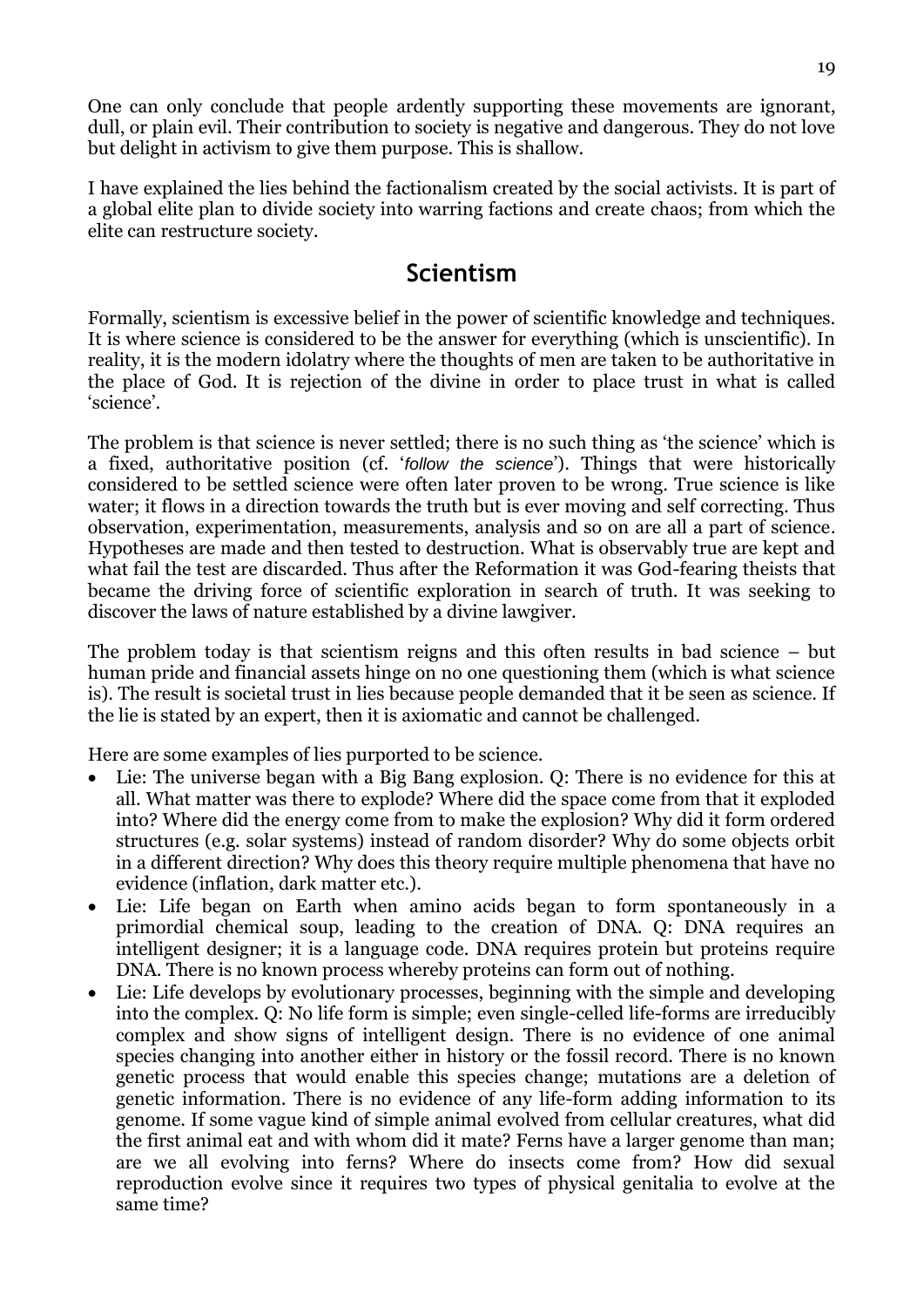- Lie: The Earth is 4.5 billion years old. Q: There is not a shred of evidence for this other than circular reasoning. There is much evidence that the Earth is only thousands of years old. Why are comets still observed? A uniform rate of salination, presumed by uniformitarianism, would make the ocean only 7,000 years old. Why is it that we only see less than 300 supernovas; there should be millions of them if the cosmos is billions of years old. The Earth's magnetic field can only be a few thousand years old. If Earth is billions of years old there should be meteoritic dust 182 feet thick. If the earth is 5 billion years old, the moon should be much further away due to recession of the moon.
- Lie: Dinosaurs lived millions of years before man appeared. Q: Historical records reveal many descriptions of dinosaurs in every country. There are many examples of human and dinosaur footprints (e.g. Hadrosaur or T-Rex) in the same rock. Fossilised dinosaur bones have been found to have collagen and blood tissue inside. Such things cannot survive for more than a few thousand years [T-Rex is supposed to be 65 million years old.].
- Lie: Lizards evolved into birds. Q: How did lizards evolve into birds when all their physiological systems are very different? A creature changing its structures would have died since it was neither one nor the other. [The blood system, bone structure, eyes, reproductive organs, heart, body structure are very different. For instance, changing a lizard skeleton to a bird's hollowed out bone structure would have led that lizard to break every bone in his body and be unable to feed.]
- Lie: There was no Biblical global flood. Q: Fossilisation rarely takes place in nature, so why are there millions of fossils? Surely this points to a catastrophic global flood? Every culture has historical references to a global flood (e.g. the Gilgamesh<sup>22</sup> epic poem).
- Lie: Eohippus<sup>23</sup> evolved into the modern horse. O: This has been proved to be false. In fact, the eohippus has more complex feet than a horse, thus reversing the principles of evolution.
- Lie: Recapitulation theory: Ernst Haeckel's claims that embryology reveals a former evolution. Q: This was based upon lies and imagination. Haeckel was prosecuted for fraud by his own university and his drawings of foetuses are falsified. Yet his teaching persist in school textbooks.

There is no shortage of blatant lies that are claimed to be 'science'.

### **Institutions**

The Devil's practice of choice is deception. This is lying that is covered by a cloak pretending to be something else. The cloak enables the underlying lie to gain acceptance when it would be dismissed if it were in the open.

Satan himself transforms himself into an angel of light. Therefore it is no great thing if his ministers also transform themselves into ministers of righteousness. 2 Cor 11:14-15

Paul tells us that the ministers of Satan do exactly the same thing; they pretend to be one thing but in reality they are lying and are something evil. Therefore, one should not be

-

<sup>22</sup> Gilgamesh: A legendary king of the Sumerian city-state of Uruk in southern Mesopotamia. The Epic of Gilgamesh, one of the best-known works of ancient literature, was written in cuneiform on twelve clay tablets in c.2000 bc, and discovered among the ruins of Nineveh. The epic contains an account of a great flood that has close parallels with the Biblical story of Noah. [Oxford World Encyclopaedia.]

<sup>23</sup> The former term for hyracotherium.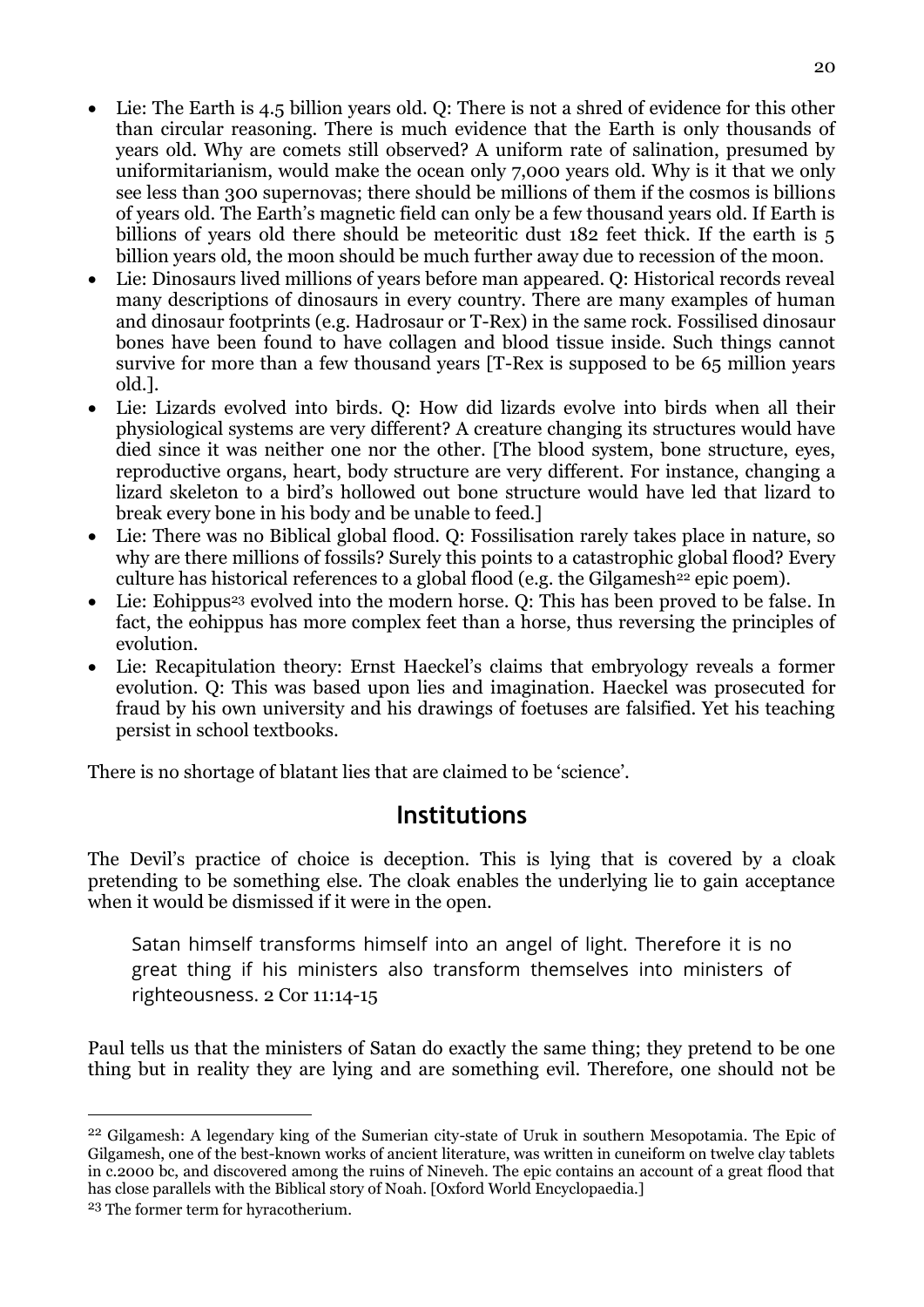surprised that the chief institutions in the world today are lying and are really about something evil.

For a Christian this is not a conspiracy theory but Biblical logic. The Devil seeks to control the world by proxy. He is gathering world leaders under his strategic plans for world domination. Therefore, the institutions that have power in the world are satanic and only pretend to be beneficial. The systems of the world follow Satan.

All the world marvelled and followed the beast [Satan's global political system]. So they worshiped the dragon [Satan] who gave authority to the beast; and they worshiped the beast. Rev 13:3-4

Thus a full examination of major institutions would prove that their goals and practices are indeed satanic and full of lies. These are all globalist organisations because the Devil's goal is global control. Individual nation states must diminish and global entities assume planetary control. A few examples:

#### **The World Economic Forum (WEF)**

The WEF appears to have overtaken the Bilderberger Group (which has not met for three years) in terms of being a collection of the political and corporate leaders of the world planning to set out the future of mankind. It is a Socialist organisation seeking to establish a collectivist set of policies covering politics, medicine, corporatism, research and so on. It does this by a form of hybrid political/corporatist governance (stakeholders).

Its strategies include: eugenics, the Fourth Industrial Revolution (digital domination of society), technocracy, the Great Reset (the New World Order = Agenda 2030); domination of medicine (chiefly vaccine programmes) and the reconstruction of society into a communist hive full of serfs.

Its leaders have ties to German Nazis<sup>24</sup> and most Western nations are submitted to its objectives.

GOAL: GLOBAL CORPORATE CONTROL.

-

#### **The World Health Organisation (WHO)**

The WHO is a fully corrupt organisation that is certainly not bent on promoting medical health. It is run (now in a second term) by a former corrupt terrorist with no medical qualifications. It is also funded significantly by Bill Gates who uses this influence to promote his eugenic goals; chiefly through toxic vaccine programmes which have already killed and maimed tens of thousands of African and Indian poor women and children.

At this very moment the WHO is seeking, by treaty, to gain sovereignty over every nation in the world with regard to epidemics and pandemics (which only it decides upon). It intends to overrule national policies and demand that a sovereign nation follow its directions to curb disease, such as by enforcing lockdowns and facemasks (neither of which are any use in inhibiting a viral epidemic). It is really about establishing medical control over every human being. In time this will lead to mandatory vaccines (which is already being avidly discussed).

<sup>24</sup> George Soros was a Nazi collaborator that betrayed his fellow Jews in WWII. Klaus Schwab's father, Eugen, was a German Nazi collaborator involved in trying to develop an atomic bomb.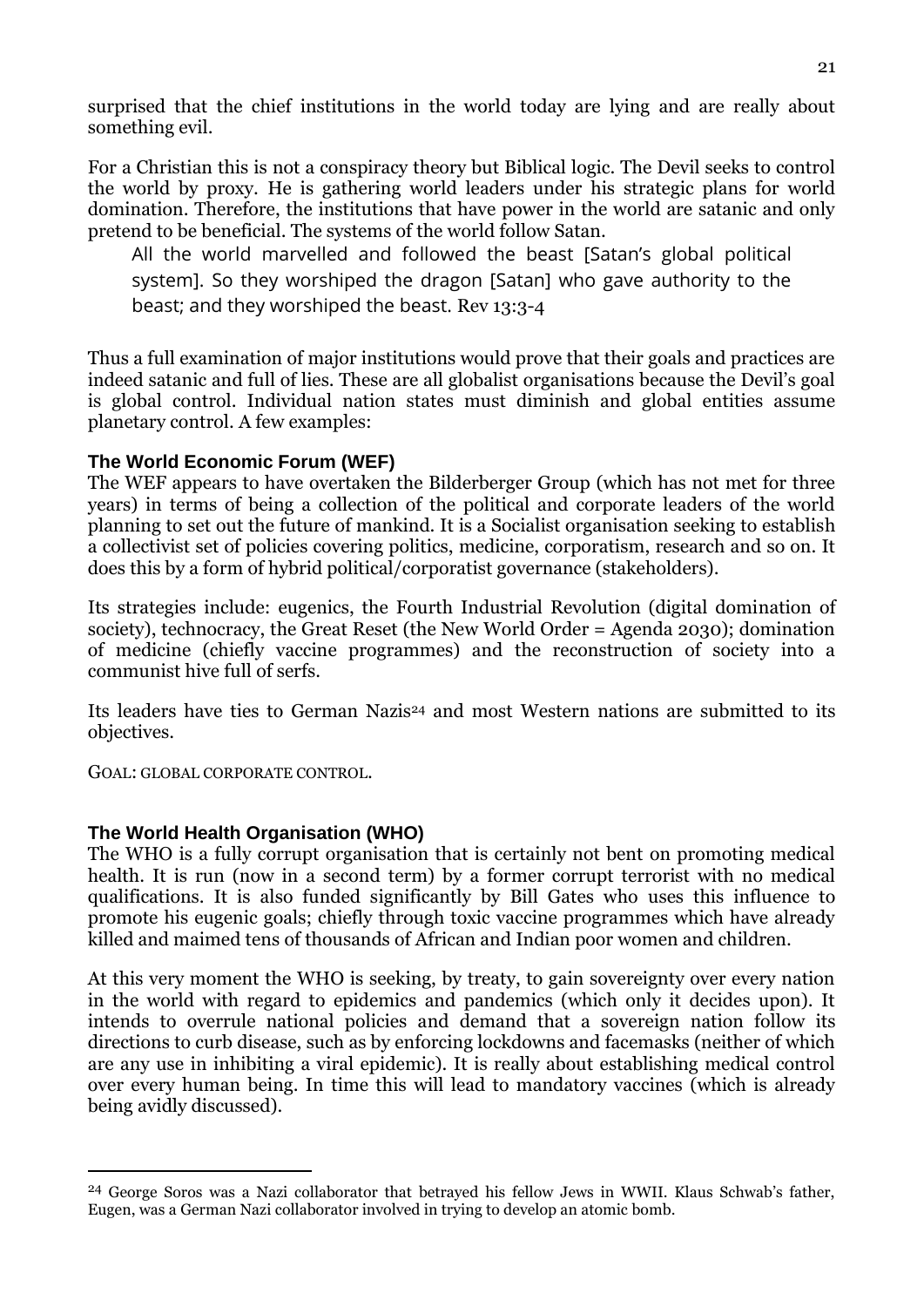During the Covid crisis statements made by the WHO were flat out lies and policy decisions made the epidemic worse. It continues to lie to achieve its goals.

GOAL: GLOBAL MEDICAL CONTROL.

#### **The United Nations (UN)**

The UN seeks to have power over all nations and works to get nation states to submit its sovereign institutions to globalist UN controlled mechanisms.

Its goals are set out in Agenda 21 and Agenda 2030. This plan is a Socialist take-over of the world through globalism. Its deception is the Green, sustainable cover story. In reality it seeks to centre human populations into large, digital-driven urban societies and rewild the countryside – which only the rich can access. Society becomes a hive full of worker drones living in dystopian conditions – a mixture of Orwell's 1984 combined with Huxley's Brave New World.

Everywhere that the UN has had a certain jurisdiction, for example during and after the wars in Bosnia and Kosovo, the UN presided over deep corruption which included failing to stop massacres and trafficking women as sex slaves. As an example of the latter see the Rachel Weisz movie 'The Whistleblower'.

The benevolent role of the UN is a massive lie.

GOAL: GLOBAL POLITICAL CONTROL.

#### **The Central Banks**

Central banks are in most countries of the world and are privately owned by shareholders with a controlling interest by the usual suspects. Even the Federal Reserve is a private entity and is not a federal institution. In fact it is an illegal construct under the US constitution, set up by a conspiracy in 1913.

The central banks run a system of Fiat-money (money from thin air) based on debt, which ever grows. It essentially bleeds nations by interest payments for the benefit of printing currency. The people that control the money supply control the government. The whole system is based on fraud, corruption and lies.

Eventually the elite plan is to destroy the global economy and out of the ashes create a new single, global currency controlled by the central banks (almost certainly digital) that will arise to enable the control of the world.

GOAL: GLOBAL MONETARY CONTROL THROUGH A GLOBAL CURRENCY.

# **Church lies**

This is a huge subject because there are so many lies. Most of these would be the basis of various heresies, but there are lies of practice outside of doctrinal heresies. The average Christian is subjected to an encyclopaedia of lies and it is difficult to wade through them all over the years, unless he has a good teacher.

To list these lies would require many books and my readers are familiar with many of them through my previous papers. Here are a few: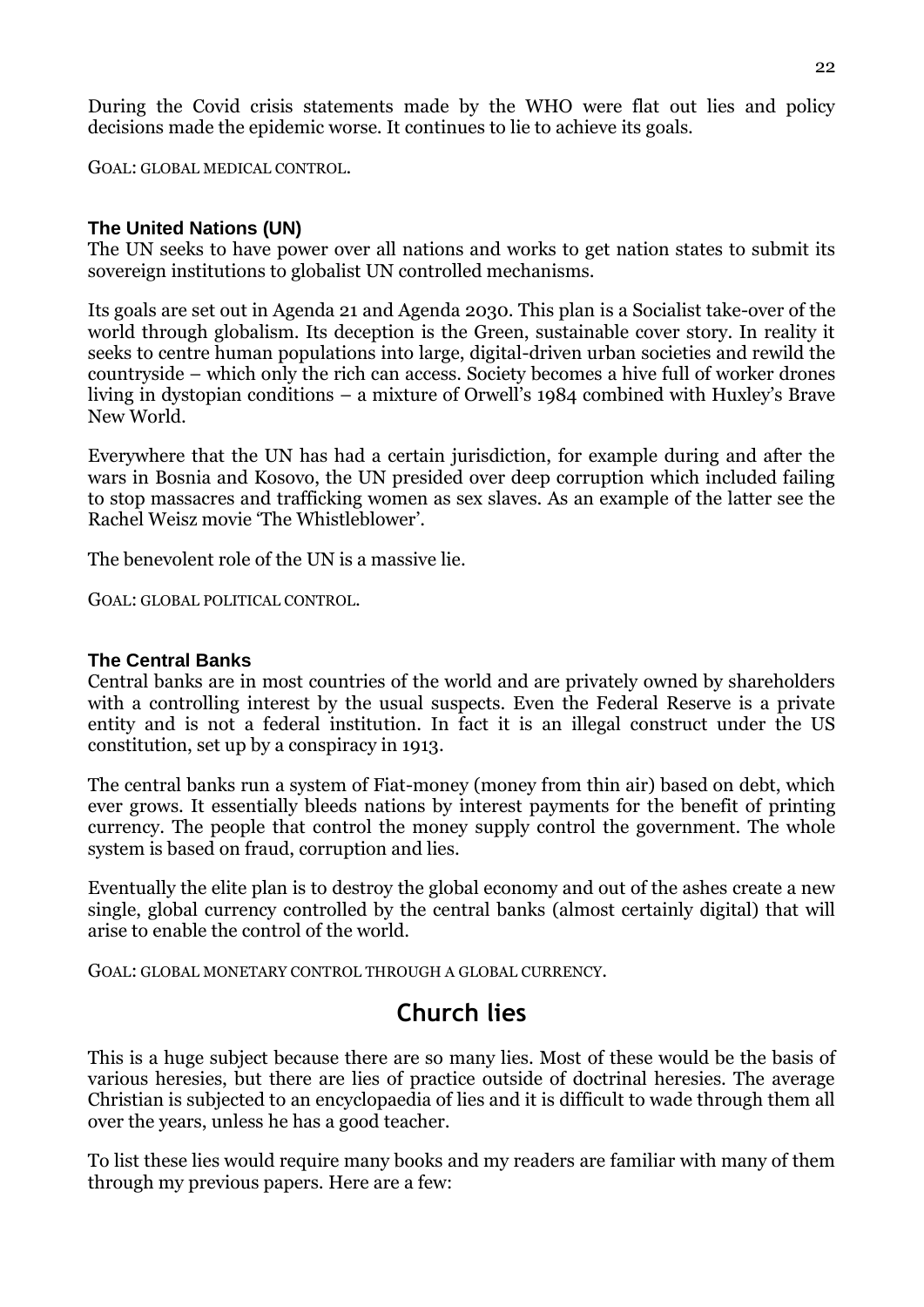- Lie: A person must have a mystical experience called the 'baptism in the Spirit' in order to become a special type of Christian with access to supernatural grace gifts. Truth: All believers in Christ are equal and have equal access to grace. There are no second class citizens of the kingdom. Rm 16:24, 'The grace of our Lord Jesus Christ be with you all'.
- Lie: Church comprises two different groups: there is the clergy; a class of superior leaders closer to God than others, and then there is the laity: who are ordinary believers subservient to the clergy. Truth: the priesthood of all believers. 1 Pt 2:9, 'you [plural] are a chosen generation, a royal priesthood, a holy nation, His own special people'.
- Lie: There is a class of church leaders above all others that are designated apostles and prophets. Their word must be obeyed. Truth: The apostles of the Lamb with special grace were the 12, which includes Paul<sup>25</sup> (Rev 21:14, 'the wall of the city had twelve foundations, and on them were the names of the twelve apostles of the Lamb'. The apostles of the churches are essentially missionaries who plant churches (2 Cor 8:23, 'they are messengers [apostolos] of the churches'). They have no special authority in their home church. The formal office of prophet ceased with John the Baptist (Matt 11:13, 'all the prophets and the law prophesied until John'). New Covenant prophets are those who speak the words of God to edify the church.
- Lie: We receive salvation after we make a decision for Christ from our own free will. Truth: God is sovereign in salvation and draws those he chooses from eternity. Rm 9:15-16, 'For He says to Moses, "I will have mercy on whomever I will have mercy, and I will have compassion on whomever I will have compassion." So then it is not of him who wills, nor of him who runs, but of God who shows mercy'.
- Lie: Once a person is converted they can behave how they want and will still be saved. Truth: True believers will do good works and bear witness to Christ. Anyone not walking in repentance and following Christ was never saved in the first place (Gal 5:19-21, 'Now the works of the flesh are evident … those who practice such things will not inherit the kingdom of God'. Only true believers will be preserved. Col 1:10, 'that you may walk worthy of the Lord, fully pleasing Him, being fruitful in every good work'.
- Lie: A secret rapture, when Christ returns to Earth secretly as opposed to openly, will rescue Christians from the Great Tribulation. Truth: There is no secret rapture mentioned in Scripture. The word 'rapture' does not appear in most versions of the Bible. Christ only returns to Earth once, in glory. Titus 2:13, 'looking for the blessed hope and glorious appearing of our great God and Saviour Jesus Christ'. The various words used (appearing, coming, revelation) refer to the same event.
- Lie: Speaking in gibberish is the gift of angelic tongues. Truth: Angels are not human or materialistic and don't have a spoken language.<sup>26</sup> They are spiritual beings. The gift of tongues was speaking human languages, foreign to the speaker's knowledge, glorifying God as a testimony to foreigners. It soon passed away in the early church after doing its job of testifying to the authenticity of the Gospel. Acts 2:6-8, 'And when this sound occurred, the multitude came together, and were confused, because everyone heard them speak in his own language. Then they were all amazed and marvelled,

-

<sup>25</sup> I take the view that Matthias was a mistake. He was chosen before the Spirit had been received and he is never mentioned again. There are only 12 apostles of the Lamb and Paul clearly states that he was one of these.

<sup>26</sup> 1 Cor 13:1, 'Though I speak with the tongues of men and of angels', is figurative poetic language and not referring to fact.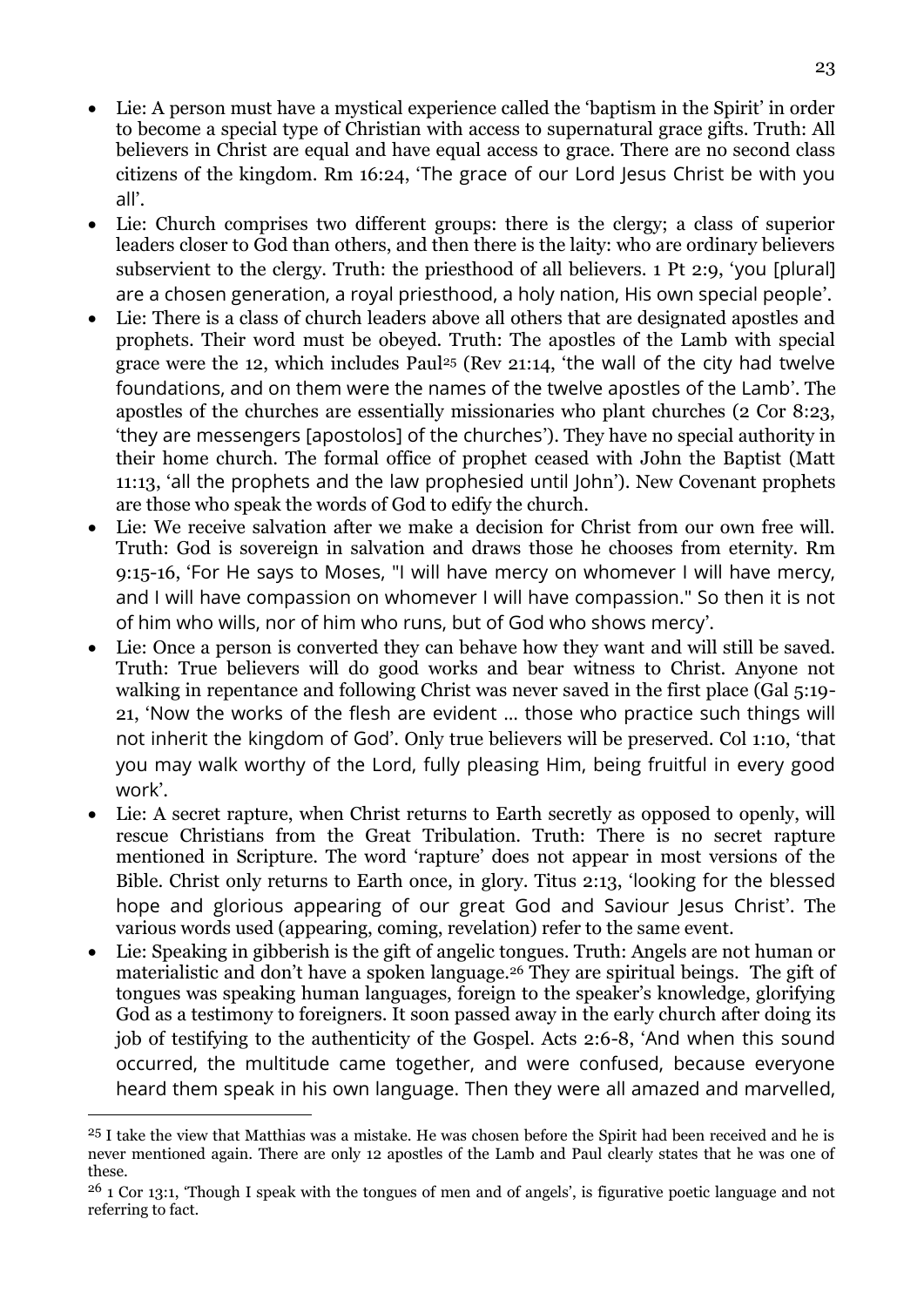saying to one another, "Look, are not all these who speak Galileans? And how is it that we hear, each in our own language in which we were born?"'.

- Lie: Christians should give 10% of their money to charity or the church. Truth: Christians should give everything they have to God because it originated as a gift from him in the first place. Thus they should freely give their time, money, love, counsel, assistance etc, whenever God tells them to. In terms of money, Christians should give what their heart tells them to, large or small, as God directs. 2 Cor 9:7, 'So let each one give as he purposes in his heart'.
- Lie: A church is a dedicated building given over to worship. Truth: The church is a company of local people given over to fellowship, mutual edification and worship. Acts 17:24, '[God] does not dwell in temples made with hands'. Col 1:18, 'He is the head of the body, the church'. 1 Cor 11:18, 'when you come together as a church'.

We could go on. The Devil seeks to pervert the truths of Christianity and this is done by lies.

# **Social lies**

Lies are now endemic in British culture. It is hard to find anyone that is completely focused on the truth; instead people see lying as a normal part of life.

Thus CVs (American, 'resumes') have become pointless. Employers pay little attention to them. This is because exaggeration of qualifications and experience, and just plain lies, fill the pages of CVs. Employers pay more attention to job interviews than anything else.

Children are brought up with the lie that Father Christmas exists and parents wonder why they lose trust when a child finds out that he is a myth. Then there is the myth of the tooth fairy and teeth that mysteriously turn into money overnight. Why do children need such nonsense?

Kids are brought up on all sorts of fables. They are told that good things happen to good people and bad things happen only to bad people. Thus when a good kid goes through a crisis he begins to doubt himself and develop mental issues. They are told that a university education will guarantee them a good job; only to find university graduates stacking shelves in Tesco.

People grow up believing that a 'white lie' is acceptable. At what point does a white lie become grey or black? No one is comforted by a lie, no matter what the colour.

Most people believe in situation ethics; that is, that it is acceptable to lie about a matter if the goal is righteous. But no lie ever established something righteous.

So as a child grows he realises that he was fed with lies as an infant. His parents lied to him on multiple occasions. His friends lie. He learns that politicians lie all the time. His teachers at school lie all the time, such as in evolutionary theory or climate change teachings. He finds out that the media is a pack of lies. He then finds out that the history he was taught is a lie ['*History is a pack of lies*', William Stubbs]. He learns that celebrities lie all the time. He realises that the established church lies. And so it goes on; culture is rammed full of lies.

Only God's word and Christ are truth and only those walking in Christ's Spirit can live in truth. This is why Christians are a threat in modern society. The truth cannot be allowed to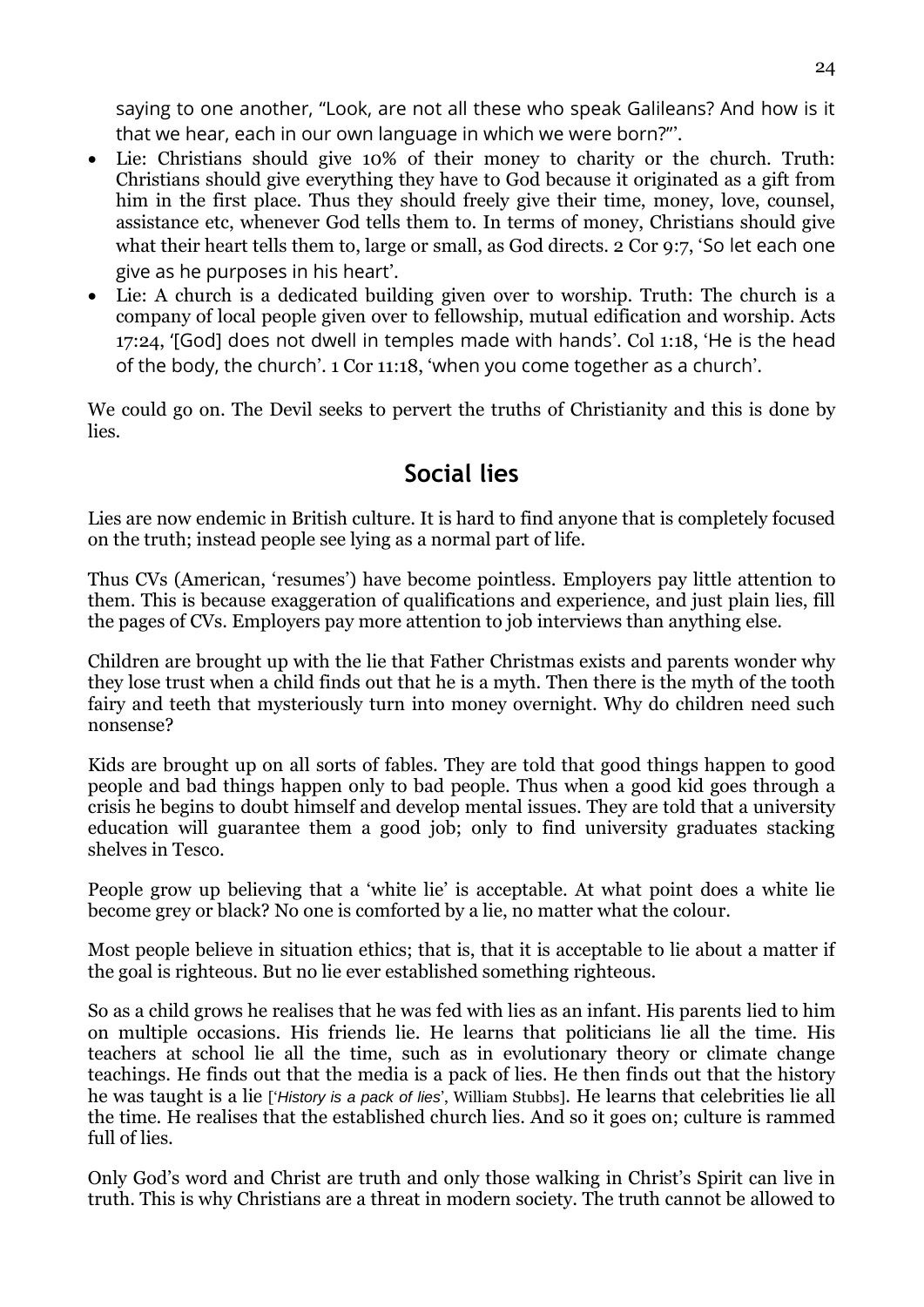be expressed in a culture that is riven from top to bottom with lies. The truth shines in the darkness and exposes it. Thus truth must be silenced with censorship and deletion.

Truth exists, only lies are invented. Georges Braque.

Oh what a tangled web we weave when first we practice to deceive. Sir Walter Scott, 'Marmion: A tale of Flodden Field'.

### **Examples**

#### **The Buffalo shooting**

The Buffalo shooter isn't a Lone Wolf; he's a mainstream Republican. Rolling Stone magazine, 15 May 2022.

This is a complete lie. In fact the shooter's manifesto showed that he hated FOX News and castigated Right Wing journalists. He demonstrated Left Wing sympathies and, oddly, supported the Ukrainian Nazi Azov battalion and Green nationalism. He described himself as '*mild-moderate authoritarian left category'*.

The massive mainstream media hype of this event shows how disproportionate their bias is. At the same time there were hundreds of shootings and murders all over America, especially in Chicago, many of which were perpetrated by Black people. Instead of a proportionate reporting of facts, the media did a huge spread on this in order to add weight to the denigration of White on Black killings.

#### **The Azovstal siege**

This siege in Mariupol ended with the surrender of the Azov battalion troops, other militants, mercenaries and some civilians. They walked out with a white flag and surrendered to the Russians – who treated them well and took them to detention centres for processing.

This could not be tolerated by the UK media which had whipped up emotional support for these Nazis treating them as heroic die-hards. So the media never used the term 'surrender' but instead said that the Azovstal plant was '*evacuated*'.

#### **Covid vaccines**

Covid vaccines are safe and effective. Scientific American, 17 February 2021.

> The coronavirus vaccines are safe and effective. They give you the best protection against Covid-19.

NHS, 'Coronavirus vaccine'.

Vaccine booster jabs are safe and effective. The Telegraph, 9 September 2021.

In fact the vaccines are neither safe nor effective and this was known even during the Pfizer trials. The data on this is conclusive and continues to roll in. It is overwhelming. Every country shows the same story. I will summarise the position based on data from the ONS, VAERS, UKHSA, and MHRA.

 The vaccines achieve a negative effectiveness state in the hundreds of minus percentage points at various time intervals in different age groups.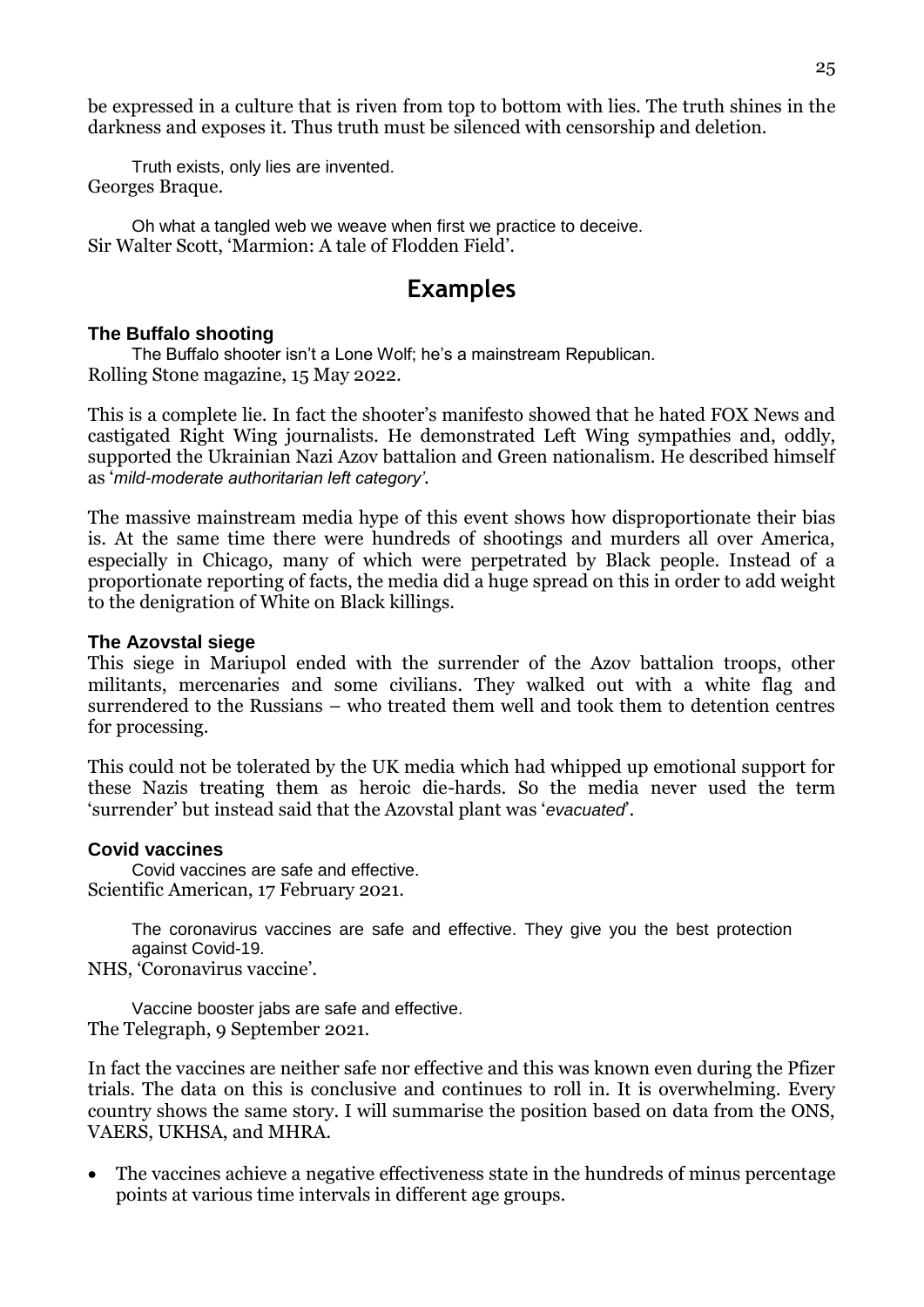- The vaccines gradually destroy the immune system, chiefly by damaging N-cells and other mechanisms.
- The knowledge of this was known in the Pfizer trials where more people died in the vaccinated group. The results were exaggerated and falsified to get licensing.
- Pfizer performed a trial of adverse reactions between December 2020 and February 2021. It showed 1200 deaths and thousands of adverse effects. The results were kept confidential but the FDA, health authorities and governments knew this. 1200 deaths was sufficient to terminate the rollout. Pfizer could possibly have claimed involuntary manslaughter at that point. But since everyone pursued the rollout while knowing the effects, that is murder. A number of people<sup>27</sup> are pursuing murder charges against Bill Gates, President Biden, the vaccine manufacturer CEOs and others around the world. This is the biggest scandal in world history.
- Currently, most of the people in hospital with Covid in many countries are vaccinated, especially Israel (where 90% in hospital are vaccinated). You are much more likely to get Covid and suffer if you are vaccinated. You are more likely to be hospitalised. You are more likely to die. Excess mortality figures that were normal in the 'pandemic' of 2020 have risen steeply since the rollout of the vaccines.
- The side effects are truly horrific and include: death, heart attack, myocarditis, blindness, deafness, thrombosis, lung disease, liver damage, stroke, auto-immune disease and much more.
- Official UK MHRA figures show that over 2000 people have died from the vaccine and over a million and a half British people have had an adverse reaction. The MHRA admits that this is only a fraction of the true figures, The UKHSA stated that 92% of all the pandemic-related deaths in England in March were among the vaccinated. 70,000 have died in America, UK, the EU combined. In reality we can multiply this by 100. Subsequently, the ONS published figures showing that 69,466 people in England died within 28 days of a Covid vaccine and 178,874 died within 60 days between January 2021 and March 2022.<sup>28</sup>

#### **Climate**

An intense heatwave is sweeping through northern India with temperatures hitting a record 49.2C in parts of the capital, Delhi. … India is now recording more intensive, frequent heatwaves.

BBC, World News, India.

Utter lies. Temperature data going back to 1973 shows that there has only been one day since 2000 when temperatures reached 46C in New Delhi in contrast to the 1940s and 1990s.

The BBC is using figures generated by weather recordings close to heat sources like airports, which give exaggerated figures.

#### **Russia's economy**

<u>.</u>

Russia's economy is collapsing. The Times, 3 March 2022.

This was part of the anti-Russian Ukraine conflict propaganda, which constantly reversed the truth.

<sup>27</sup> E.g. Dr David E Martin and co. in Utah, a woman lawyer in India and Reiner Fuellmich in Germany. 28 ONS, 'Number of deaths within 28 days of Covid-19 vaccination in England'.